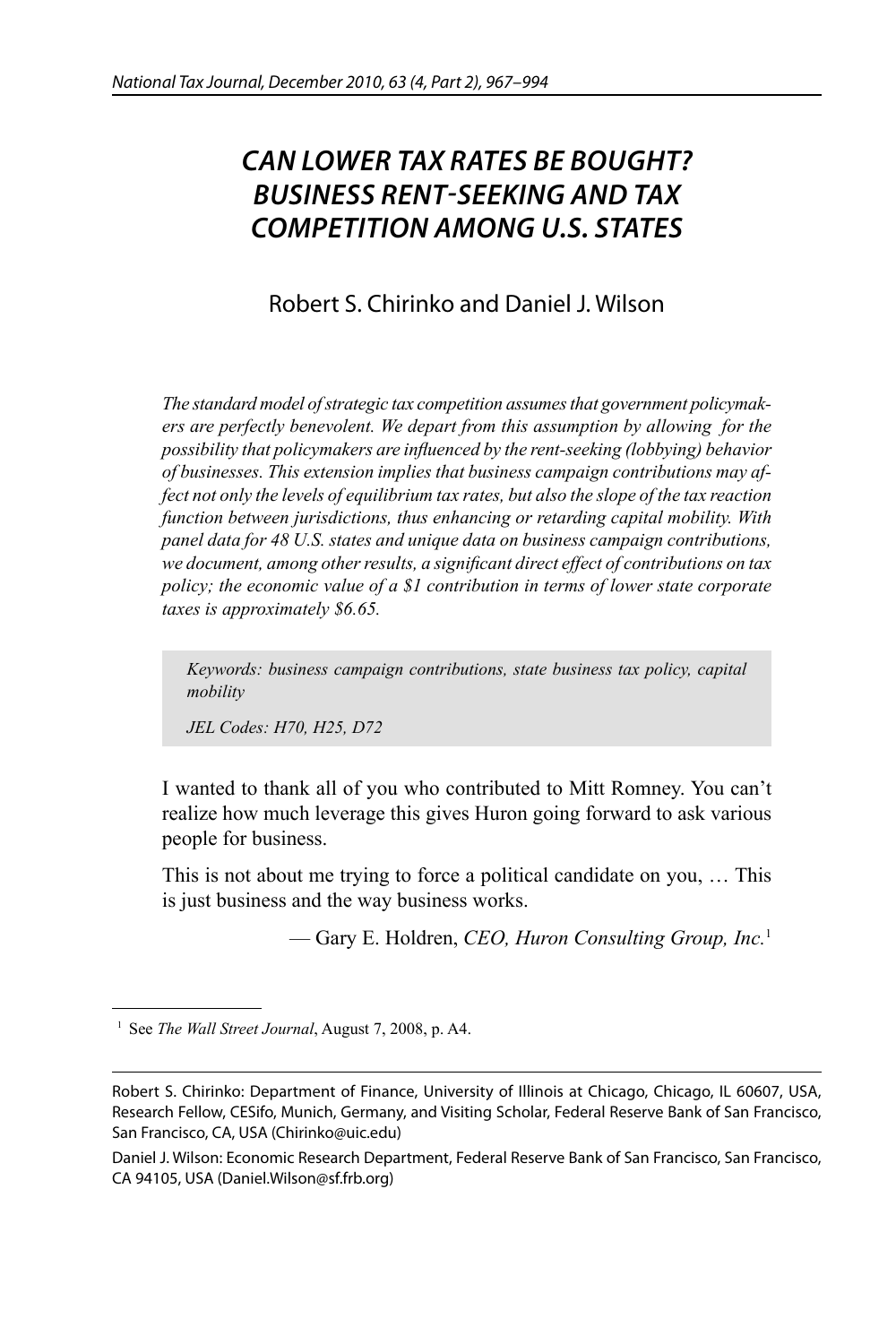## **I. INTRODUCTION**

In a world of mobile capital, what factors determine business tax rates? The standard model of strategic tax competition assumes that government policymakers are pern a world of mobile capital, what factors determine business tax rates? The standard fectly benevolent, acting solely to maximize the utility of the representative resident in their jurisdiction. In this framework, business tax rates prevailing in a jurisdiction are heavily influenced by the tax policies pursued by its competitors. In addition to these strategic factors, tax rates may be influenced by the economic conditions and voters' preferences within a state, as well as aggregate factors such as the business cycle and inflation.

However, as the quotation at the beginning of this paper reminds us, business campaign contributions are likely to be an additional influential factor on policymakers. This paper investigates the empirical connections between business campaign contributions and tax rates at the state level. While few executives are as explicit as Holdren about the impact of campaign contributions, there is a pervasive belief that they have a marked impact on policy decisions. To motivate our empirical analysis, we depart from the standard tax competition paradigm by allowing policymakers' welfare to depend not only on the utility of the representative resident (as in the standard paradigm), but also on the level of business campaign contributions (raising policymakers' personal consumption and/ or increasing their probability of reelection).<sup>2</sup> Residents' utility depends on private and public goods determined by residents' preferences, businesses' profit-maximizing decisions, and business tax rates. The expanded formulation of state policymakers' welfare recognizes that it is partly influenced by the rent-seeking behavior of businesses, thus linking business campaign contributions to tax rates. This departure from the standard strategic tax competition model implies that business campaign contributions may affect equilibrium tax rates. They may also affect the slope of the tax reaction function between jurisdictions. Thus, business campaign contributions may directly influence business tax rates, as well as indirectly shape tax competition, and enhance or retard the mobility of capital across jurisdictions.

These channels are examined by combining U.S. state panel data on capital tax policy and other relevant state-level economic and political variables with newly compiled state-level data on contributions to candidates for state office. The latter data are constructed from contribution-level records compiled by the National Institute for Money in State Politics (NIMSP). These records are required by law to be publicly disclosed and hence cover nearly all candidates for state office. From these records, we construct at the state level the total amounts of contributions by type of giver (business vs. nonbusiness), type of office (e.g., house, governor), and type of candidate (e.g., winning,

 <sup>2</sup> This formulation of policymakers' welfare follows Grossman and Helpman (1994, equation (5)) and Edwards and Keen (1996, Section 2). In the latter model, policymakers' welfare depends on resident utility and "some item of public expenditure ... which, while financed from general revenues, benefits only the policymaker …" (Edwards and Keen, 1996, p. 118).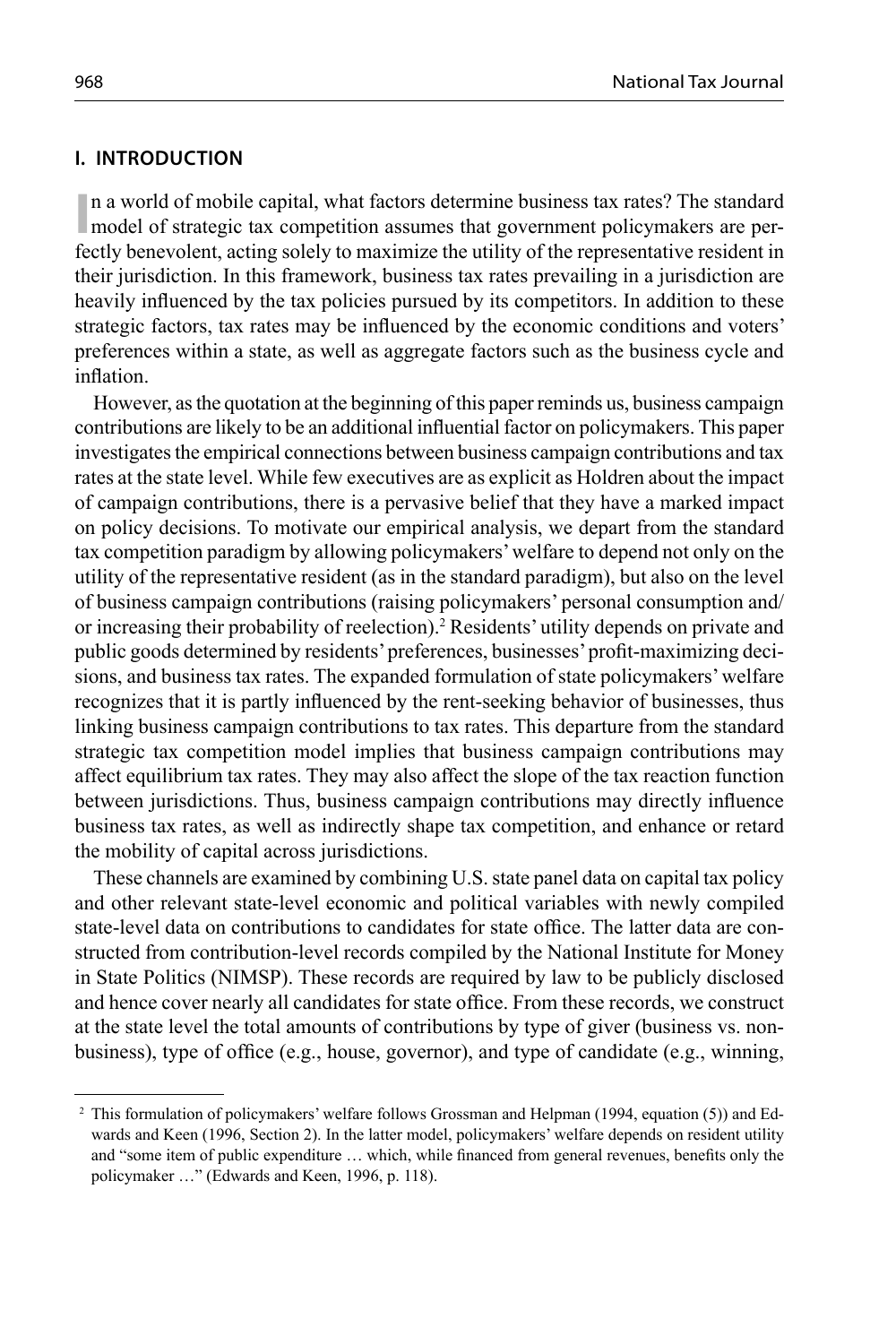incumbent). These contributions are sizeable. During the 2003–2006 period, \$1.1 billion, or \$3.77 per capita, was contributed by the business sector (defined below) to candidates for state offices. Of these contributions, approximately 33 percent went to gubernatorial candidates (including lieutenant governor candidates), another 33 percent to state senate candidates, 21 percent to state house candidates, and the remaining 12 percent to candidates for other state offices (e.g., attorneys general and state judges).

Our study begins in Section II with the standard empirical model used in the tax competition literature. The initial empirical results are based on a reaction function relating tax policy in a given state to tax policies in a competitive set of states and various control variables. We then augment this model with our business campaign contributions variable.

Our state-level dataset is introduced in Section III. The dataset contains four business tax variables — the statutory (marginal) corporate income tax rate, the investment tax credit rate, the capital apportionment weight (in the state's formula for apportioning a business' nationwide income), and the average (effective) corporate tax rate — and additional political variables that determine business taxes and that serve as instruments. Our data on state-level campaign contributions are also discussed.

We then turn to our empirical results. In Section IV, we find that the reaction function is negatively sloped; that is, after accounting for state and time effects and economic and political variables at the state level, tax policy in a given state moves inversely with the corporate income tax rate and the capital apportionment weight of other states. To assess the role of business campaign contributions, we augment the reaction function with business contributions to candidates for the state house (assembly). We find little evidence that business contributions affect the slope of the reaction function. However, we document a significant direct effect of business campaign contributions on the level of tax policy.

Section V interprets these results in terms of the economic value of campaign contributions. How much are corporate taxes reduced per \$1 of business contributions? We find that the economic value of a \$1 business campaign contribution is approximately \$6.65 in terms of lower state corporate taxes. This large gap between the benefits and the costs of business campaign contributions could be due to coordination failure on the part of businesses, leading to severe under-contribution by the business sector as a whole, or to binding state campaign contribution limits. These results call for further research aimed at understanding the determinants of business campaign contributions and the persistence of such a large gap between benefits and costs.

Section VI summarizes and concludes.

## **II. THE EMPIRICAL MODEL**

The standard strategic tax competition model implies that equilibrium capital tax rates in a jurisdiction are determined by the tax rates prevailing in other jurisdictions that compete for the mobile capital tax base, as well as economic conditions and residents'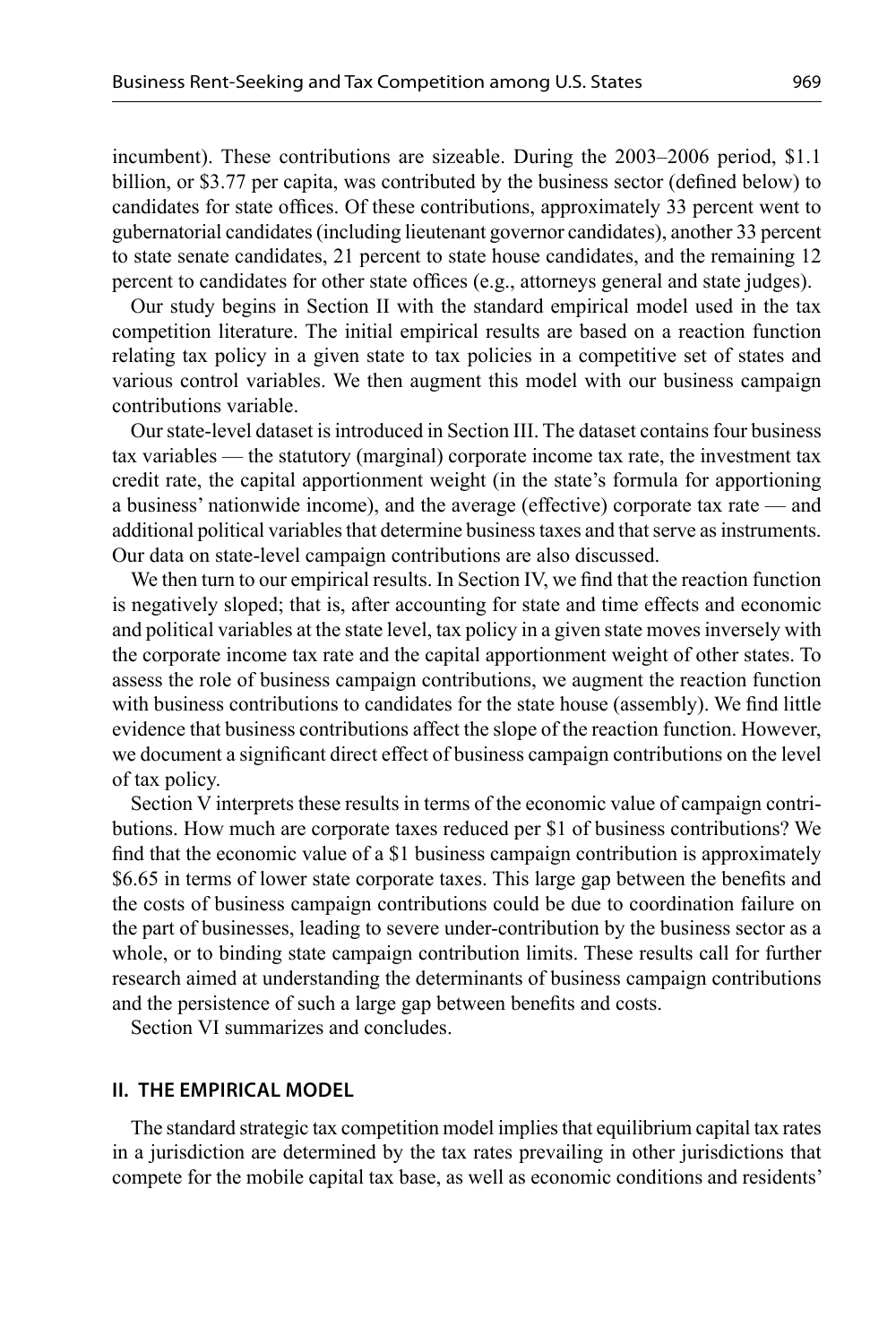preferences for public goods relative to private goods. This leads to an estimating equation for state *i* at time *t* of the following form,

$$
(1) \t\t \tau_{i,t} = \alpha \tau_{i,t}^{\#} + \beta x_{i,t} + u_{i,t},
$$

where  $\tau_{i,t}$  is a tax variable — either the corporate income tax rate, the investment tax credit rate, the capital apportionment weight, or the average corporate tax rate,  $\tau^*_{i,t}$  is the tax variable for the competitive states (the definition of competitive states is discussed in the next section),  $x_{i,t}$  is a set of control variables,  $u_{i,t}$  is an error term, and  $\alpha$  and  $\beta$  are parameters to be estimated.

Equation (1) is the standard estimating equation for investigating tax competition, and we expand on it in five ways.<sup>3</sup> First, the error term is assumed to have a two-way error components structure and equals the sum of a state time-invariant effect  $(\zeta_i)$ , a time fixed effect  $(\lambda_i)$ , and a random error  $(\varepsilon_{i,i})$ . With regard to the state effects, we present results for both Random Effects (RE) and Fixed Effects (FE) specifications. Neither estimator dominates. If the state effects are correlated with the regressors, only FE delivers consistent estimates of the  $\alpha$ 's and  $\beta$ 's. However, with a panel short in the time dimension, as we have in this paper, the FE estimates can be estimated imprecisely.<sup>4</sup> The RE model, on the other hand, relies on a combination of cross-section and timeseries variation and generates more precise estimates. However, the consistency of RE estimates requires that the state effects be uncorrelated with the regressors. Second, we include three variables to control for economic conditions and political preferences: the investment/capital ratio  $(K_{i,t-1}, \text{ which is lagged to avoid problems associated with } t$ simultaneity), the political preferences of state residents (*VOTERPREFERENCES*<sub>*i*,</sub>), and the investment to capital ratio for the neighboring states  $(IK^*_{i,t-1})$ . These variables are described in more detail in the next section. Third, the tax competition variable enters with contemporaneous and two lag values. By including lagged values, we recognize that capital mobility or legislated changes in tax rates may be gradual processes taking more than one year to complete. Fourth, to assess the role of business contributions on this tax competition model, we include the logarithm of business campaign contributions per capita (*BCC<sub>i,</sub>*) and a one-year lag of this variable (*BCC<sub>i,t-1</sub>*) as additional regressors. The lagged value of  $BCC_{i,t}$  is included to recognize that campaign contributions for a given election may be spread out over the two years leading up to the election. Fifth, since the contemporaneous values of  $\tau^*_{i,t}$  and  $BCC_{i,t}$  are likely to be endogenous, we estimate the model using an instrumental variable/generalized method of moments (IV/

<sup>&</sup>lt;sup>3</sup> A similar estimating equation has been used by Brueckner (2003), Brueckner and Saavedra (2001), Case,

Hines, and Rosen (1993), and Devereux, Lockwood, and Redoano (2008). 4 The limited variation in the time dimension is traceable to two aspects of our panel data. First, the four tax variables we examine have limited time variation in most states. This is particularly true for the capital apportionment weight, for which changes tend to be of a "one-and-done" nature (i.e., changes occur at most once or twice in the sample for most states). Second, our panel is unbalanced because only a few states have business campaign contributions data before the late 1990s (see the table "Number of States with Reported Business Contributions in NIMSP Data" in Appendix A).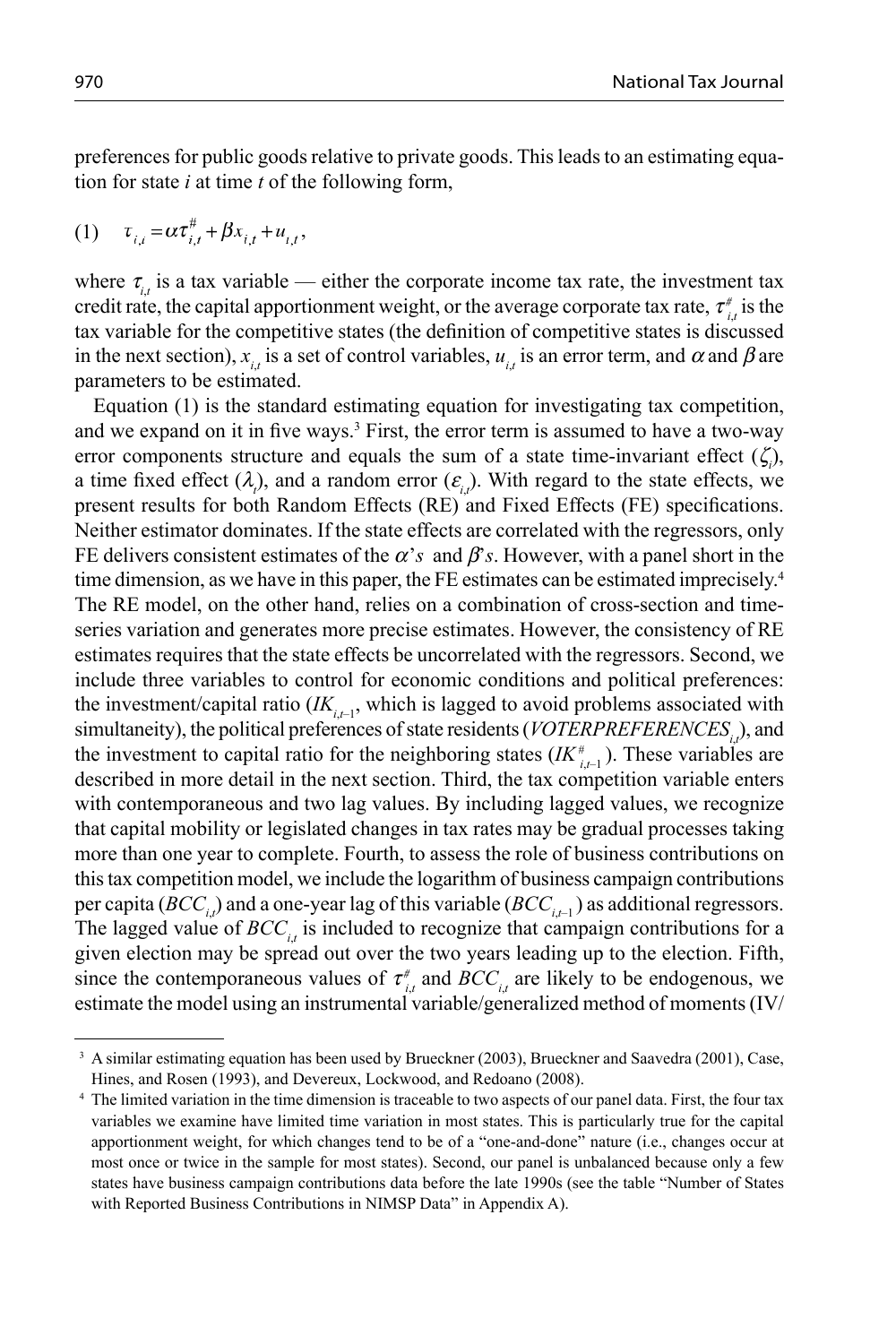GMM) approach, though we also report results where one or both of these variables is assumed exogenous.<sup>5</sup> The excluded instruments for  $\tau_{i,t}^*$  in the IV/GMM regressions are variables capturing the political preferences of voters in the competitive states. The instruments used in estimation vary by the tax variable serving as the dependent variable and are described in the next section.

Based on these considerations, the following equation is the basis for the estimates reported in this paper,

(2) 
$$
\tau_{i,t} = \zeta_i + \lambda_t + \sum_{k=0}^2 \alpha_k \tau_{i,t-k}^{\#} + \beta^{lK} K_{i,t-1} + \beta^{VPI} VOTERPREFERENCES_{i,t}
$$

$$
+ \beta^{lK^*} K_{i,t-1}^{\#} + \gamma_0 BCC_{i,t} + \gamma_1 BCC_{i,t-1} + \varepsilon_{i,t}
$$

$$
\alpha \equiv \sum_{k=0}^2 \alpha_k, \quad \gamma \equiv \sum_{k=0}^1 \gamma_k.
$$

## **III. THE PANEL DATASET**

This section briefly describes the construction of the data used in this study. The series are for the 48 contiguous U.S. states, cover years from 1988–2006 (depending on the state), and can be set into three categories discussed in the following sub-sections.<sup>6</sup>

## **A. Tax and Economic Variables**

We examine four state tax policy variables that are referred to in general as <sup>τ</sup>*i*,*<sup>t</sup>* . Our primary focus is on the statutory corporate income tax rate  $(SCT_{i,t})$ , the investment tax credit rate  $(ITC_{i,t})$ , and the weight on capital (or property) in the state's income apportionment formula (*CAW<sub>i,i</sub>*) because they are controlled directly by legislators. The state corporate income tax rate is the effective marginal tax rate for the highest bracket of corporate income. The effective marginal rate is generally lower than the legislated (or statutory) rate due to the deductibility against federal taxable income of taxes paid to

<sup>&</sup>lt;sup>5</sup> We search for appropriate instruments in four steps. First, the instrument set consists of included and excluded instruments; the included instruments are the exogenous variables appearing in the estimating equation (i.e., the  $x_{i,t}$ 's). Second, potential excluded instruments are constructed from those listed in the next section. Third, we examine all possible combinations of the excluded instruments for  $\tau^*_{i,t}$  and  $BCC_{i,t}$ separately, store the J and eigenvalue statistics, and identify the subset of instruments (excluded and included) valid at the 10 percent level based on J tests. Fourth, from this subset of valid instruments, we choose the instrument set that is most relevant, as assessed by the eigenvalue statistic. The fourth step of our procedure for selecting an optimal instrument set among a large set of potential instruments is similar to that proposed in Donald and Newey (2001), although they suggest an alternative relevance statistic in

place of the eigenvalue statistic.<br><sup>6</sup> Alaska and Hawaii are excluded because of the great geographic distance to a neighboring state, thus straining the notion of a "competitive" state as defined by distance between population centroids.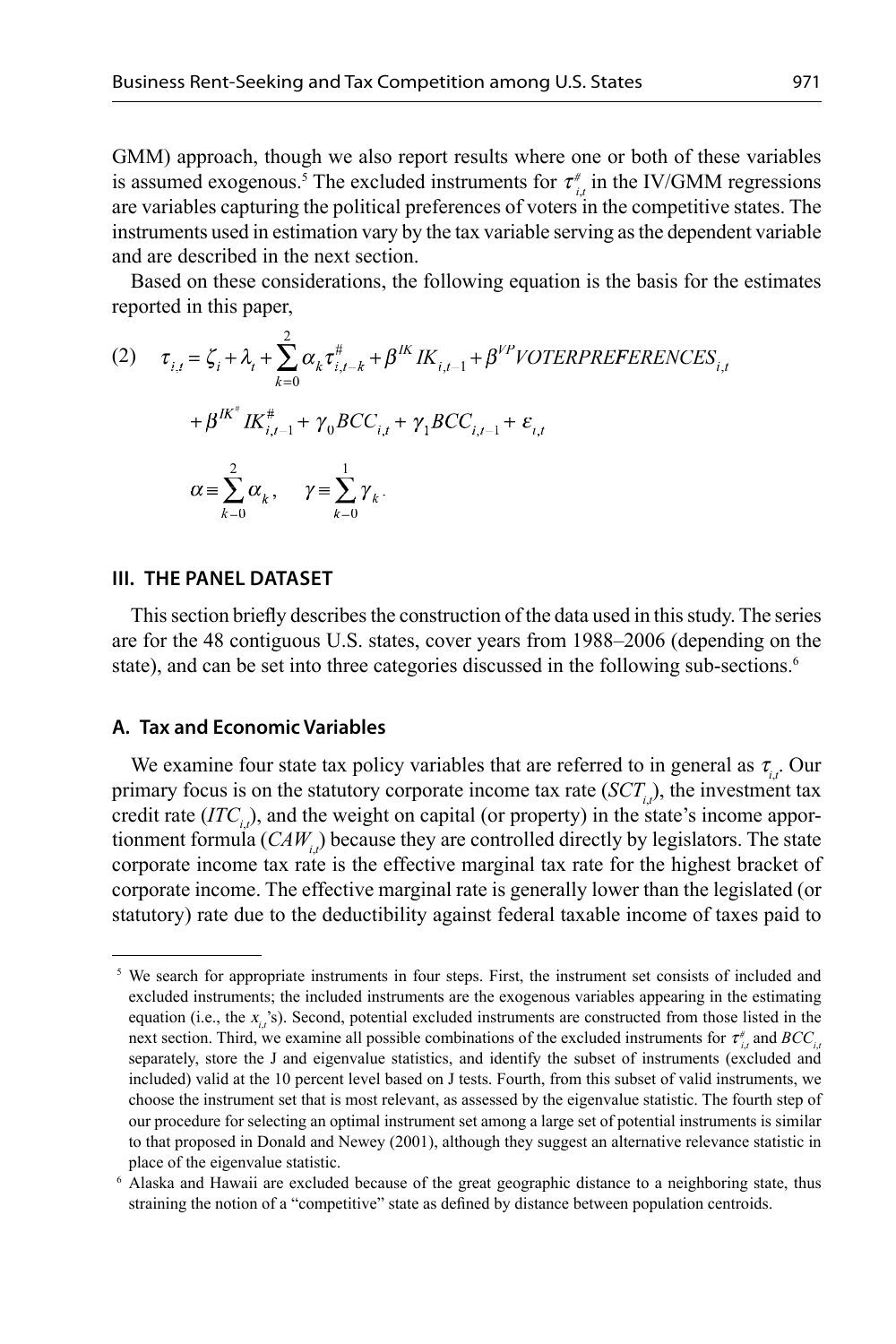the state. Some states allow full deductibility of federal corporate income taxes from state taxable income, Iowa and Missouri allow only 50 percent deductibility, and some states allow no deductibility at all. It has not generally been recognized that, owing to deductibility of taxes paid to another level of government, the effective corporate income tax rates at the state and federal levels are functionally related to each other. These interrelationships generate two equations in two unknowns, and their solution yields the effective state corporate income tax rate.

The state investment tax credit is a credit against state corporate income tax liabilities. In most states, the effective amount of the investment tax credit is simply the legislated investment tax credit rate multiplied by the value of capital expenditures put into place within the state in a tax year. The effective rate is lower than the legislated rate in a handful of states for two reasons. First, five states (Connecticut, Idaho, Maine, North Carolina, and Ohio) permit the state investment tax credit to be applied only to equipment. For these states, the legislated ITC rate is multiplied by 2/3, which is approximately the average ratio of equipment capital to total capital in our data. Second, in some states, the legislated investment tax credit rate varies by the level of capital expenditures; we use the legislated credit rate for the highest tier of capital expenditures.

The capital apportionment weight is the weight that the state assigns to capital in its formula for apportioning income among the multiple states in which a firm generates federal taxable income. Every U.S. state that taxes corporate income uses "formulary apportionment" which specifies how firms that operate in multiple states must allocate their federal taxable income to that state. The apportionment formula is in all cases a weighted average of the company's sales, payroll, and property, though the weight on one or more factor can be and often is equal to zero. The weights in this formula vary considerably by state. Over the last 30 years, states have moved toward increasing the weight on sales and decreasing the weights on payroll and property. These changes encourage job creation and investment in-state and "export" the tax burden to out-ofstate business owners, who sell goods and services in-state but employ workers and capital out-of-state (Wilson, 2006). The capital apportionment weight (CAW) can be thought of as a capital tax instrument with somewhat similar effects as the corporate income tax rate.

Data on CAW are obtained from the following sources. First, data by state for 1997 was obtained from Edmiston (1998), who compiled the data from the Federation of Tax Administrators and generously provided us with an update of these data for 2001. Second, we use information from Omer and Shelley (2004) documenting when each state first diverged from the traditional apportionment weights of one-third each on payroll, property, and sales. This information generates a provisional series (assuming no changes between the first change and 1997 and/or between 1997 and 2001) that we then refine by checking with individual state tax departments.

The three tax policy measures discussed above have the advantage that they are directly chosen by state policymakers and hence conform well with our model of strategic tax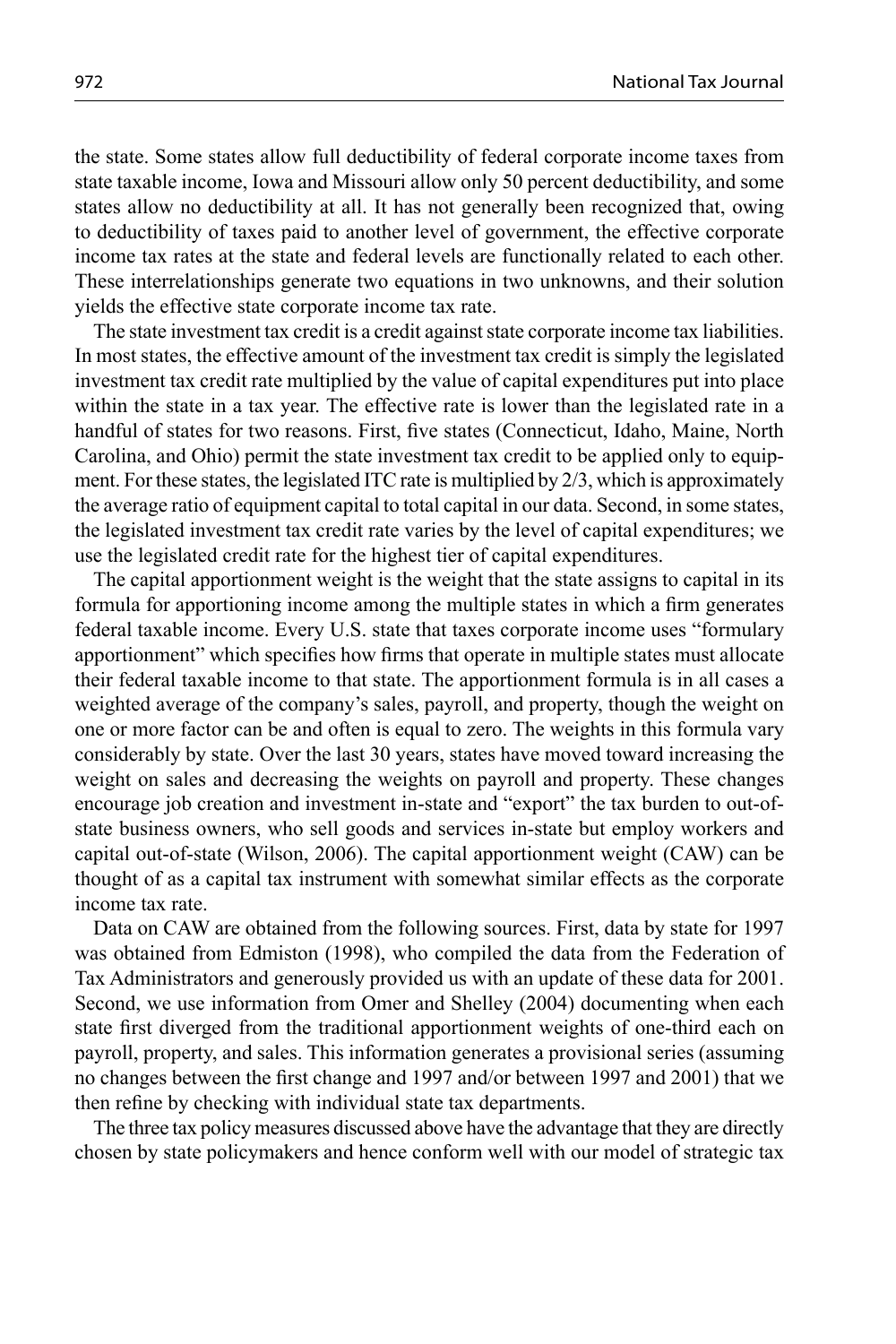competition and business rent-seeking. However, they do not provide a comprehensive measure of the total tax assessed on capital. A more comprehensive measure would include other taxes and fees and would account for the ability of business to avoid or mitigate the corporate income tax by way of various tax planning strategies. Thus, we construct a measure of the average corporate tax rate  $(ACT_{i,t})$ . This fourth tax policy variable is defined as the ratio of state tax revenues from corporate taxes, severance taxes, and license fees to total state business income, the latter measured by gross operating surplus.

The competitive states tax policy ( $\tau_{i,t}^*$ ) is an important variable in our analysis and, for state *i*, is defined as a weighted-average of the tax policies prevailing in the other 47 contiguous states. This weighted-average formulation is indicated by a superscript <sup>*(4)*</sup>) and can be interpreted as a spatial lag on  $\tau_{i,t}$ . The weights reflect the "competitive" closeness" of the other states as measured by the inverse distance between the population centroids for a given state and that of each of the other 47 contiguous states. The weights are normalized to sum to unity.

In the estimating equation, we control for differing economic conditions among states by including the investment to capital ratio,  $IK_{i,j}$ , defined as real investment expenditures in equipment (excluding software) and structures divided by the constant-dollar replacement value of the capital stock for the manufacturing sector (North American Industry Classification System (NAICS) sectors 31 to 33). The capital stock series is computed according to a perpetual inventory method based on real investment expenditures, a depreciation rate, and an adjustment to the initial value for book value and inflation. We measure local economic conditions by investment spending (as opposed to some other measure of conditions such as the growth in state GDP) because investment conditions likely have a more direct impact on legislated changes in capital tax rates and because investment spending better reflects economic conditions prevailing both today and expected to prevail in the future.

Details concerning the construction and data sources for the series discussed in this sub-section can be found in the Data Appendix to Chirinko and Wilson (2008).

## **B. Political Variables**

The political preferences of state residents (*VOTERPREFERENCESi*,*<sup>t</sup>* ) is also a control variable in the estimating equation and is defined by the extent to which Republicans control the state government: 0.0 if they control neither the legislature nor governorship, 0.5 if they control only the legislature or only the governorship, and 1.0 if they control both the legislature and governorship.

The set of possible instrumental variables for  $\tau_{i,t}^*$  in the GMM estimation is drawn from the following list of nine voter preference variables for competitive states. Voter preferences in competitive states should be relevant instruments — because they affect tax policy in competitive states for the same reasons that voter preferences in state *i*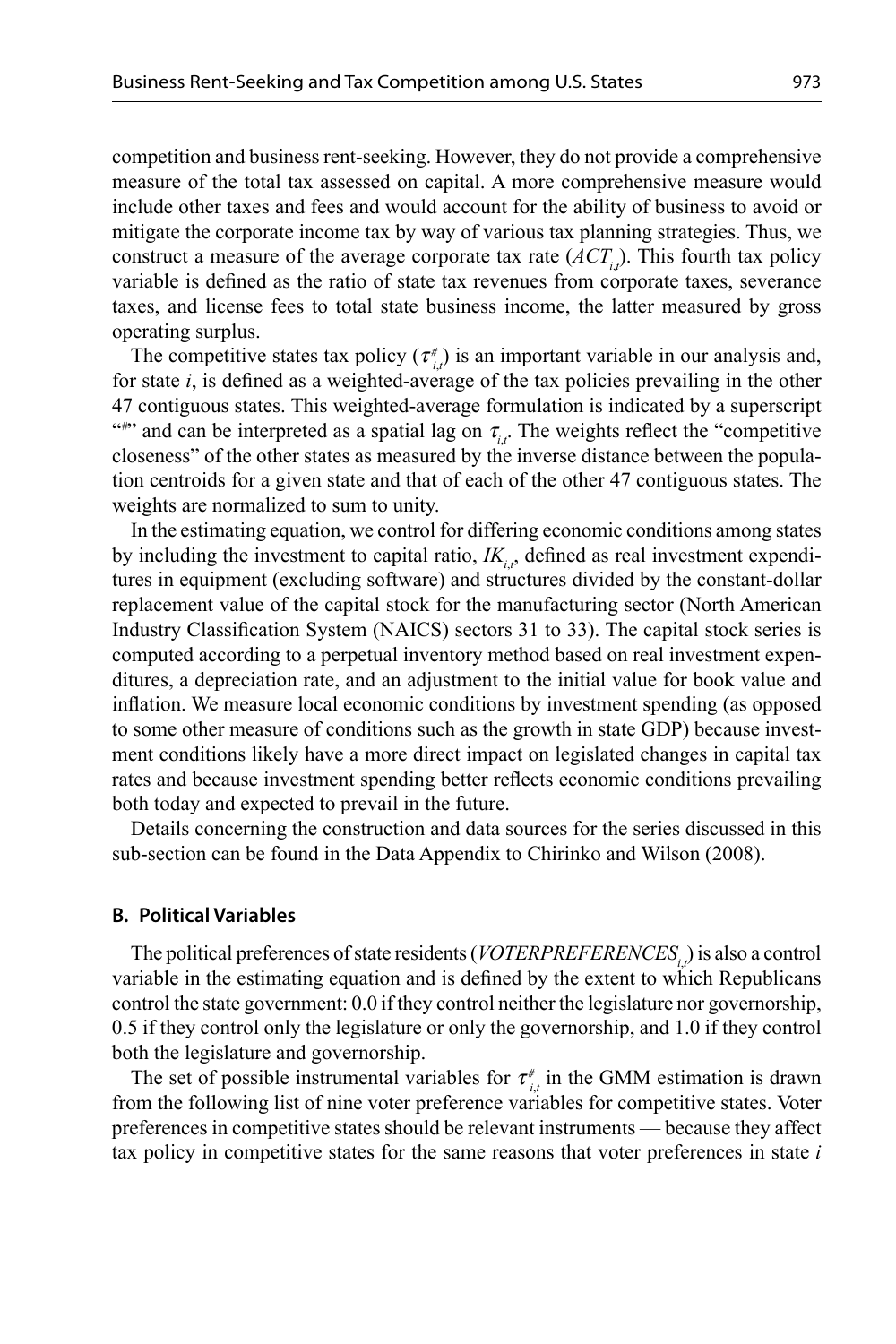affect tax policy in state *i* — and valid instruments — because they are unrelated to tax policy in state *i* (conditional on state and time effects):

- 1. The governor is Republican (R). (The complementary class of politicians is Democrat (D) or Independent (I). An informal examination of the political landscape suggests that Independents tend to be more closely aligned with the Democratic Party. We thus treat D or I politicians as belonging to the same class, DI);
- 2. The majority of both houses of the legislature are R;
- 3. The majority of both houses of the legislature are DI;
- 4. The governorship changed last year from R to DI;
- 5. The majority control of the legislature changed last year from DI or split (between R and DI chambers) to R;
- 6. An interaction between the R governor and the R legislature indicator variables;
- 7. An interaction between R governor and the DI legislature indicator variables (note that the omitted interaction category is R governor and a split legislature);
- 8. The reelection of an incumbent governor last year; and
- 9. The reelection of a Republican incumbent governor last year.

We form first-order and second-order spatial lags (i.e., weighted averages with the same distance-weights used in constructing  $\tau_{i,t}^*$ ) of the above variables as potential instruments. Each of the four tax variables is projected against different subsets drawn from this set of potential instruments. The subset used in estimation for each tax variable is the same instrument sets selected in Chirinko and Wilson (2009b) based on an optimal instrument search algorithm described in footnote 5. The instrument sets are listed in the notes to Table 2.

Details concerning the construction and data sources for the series discussed in this sub-section can be found in the Data Appendix to Chirinko and Wilson (2008).

## **C. Business Campaign Contributions Variables**

The business campaign contributions data are a unique part of this paper. These data are for contributions made by individuals and organizations to candidates for state office constructed from contribution-level records compiled by the NIMSP. The NIMSP assigns each campaign contribution an economic interest code that places it in a sector. These sectors more or less follow industry classifications but also include labor organizations, "ideologies," political parties, etc. We define the "business" supersector as the sum of the following nine sectors: agriculture; construction; communications and electronics; defense; energy and natural resources; finance, insurance, and real estate; general business; transportation; and health. For example, a contribution by a consulting firm or an individual working at a consulting firm would be credited to the general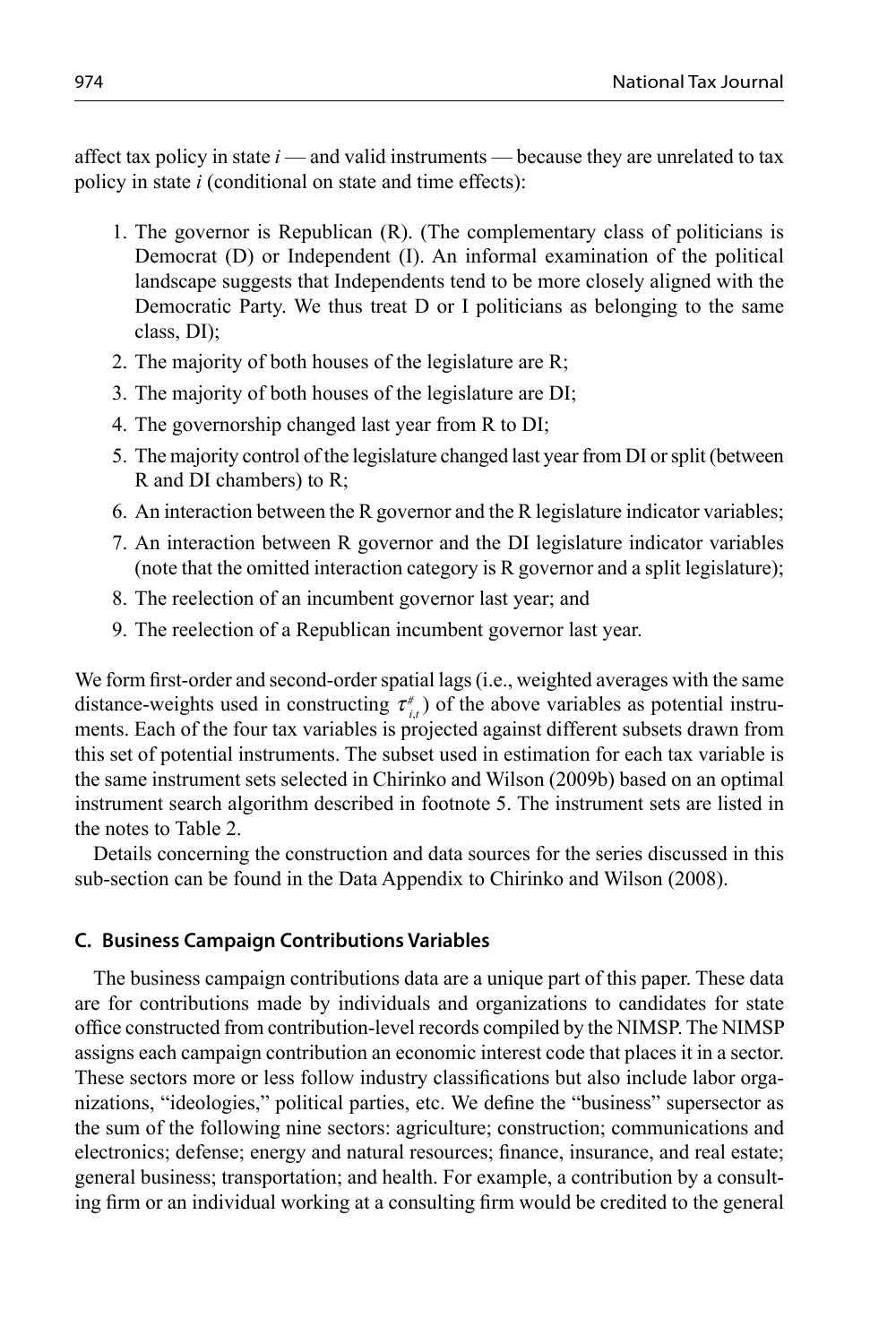business sector and counted as a business contribution. A contribution by a university professor would be credited to the education sector and would not be counted as a business contribution. Contributions are also identified as being for a candidate for a particular type of office: state house  $H$ , state senate  $S$ , or governorship  $G$ . We aggregate all campaign contributions, within each type of office and within a state, that are assigned to the business sector to get the total dollar amount,  $$BCC^X_{i,t}$$ , for each office  $X = H$ , *S*, *G*, or the combination *HSG*. The NIMSP data are an unbalanced panel. A few states have data beginning in the late 1980s but, for most states, data on contributions are not available until the late 1990s. The estimates in this paper are based on business contributions made to candidates for the state house because of our *a priori* belief that revenue bills will tend to be initiated in this legislative chamber.7 The business campaign contributions variable used in the econometric analysis is defined as the logarithm of business campaign contributions made to candidates for the state house, per capita:  $BCC_{i,t} = ln(SBCC_{i}^{H}/POP_{i}).$ 

The set of possible instrumental variables for  $BCC_{i,t}$  in the GMM estimation is drawn from the following list of six variables based on campaign contributions and the number of candidates: (1) the level of campaign contribution limits for corporations to house candidates in that state; (2) the number of candidates that ran for a state house seat; (3) the amount of non-business campaign contributions to winning candidates; (4) the amount of non-business contributions to losing candidates; (5) the ratio of (c) to (d), as a measure of the funding competitiveness of races within the state; and (6) the amount of business contributions to candidates for other, non-tax-policy-setting state offices (i.e., offices other than governor, state house, or state senate). The optimal instrument sets for  $BCC_{i,t}$  are chosen in the same manner as for  $\tau^*_{i,t}$  described in footnote 5. Somewhat surprisingly, the optimal sets for  $BCC_{i,t}$  are the same in each of the four models (which differ by the tax variable serving as the dependent variable) and consists of the single variable, the number of candidates that ran for a state house seat in state *i* and year *t* (item (2)).

Details concerning the construction and data sources for the series discussed in this sub-section can be found in Appendix A. Summary statistics for the business campaign contributions, tax, and control variables are presented in Table 1. In Panel A, the *H*, *S*, *G*, and *HSG* superscripts on the business campaign contributions variables (*\$BCCX i*,*t* ) refer to "House," "Senate," "Governor," and "House, Senate, and Governor combined," respectively. To ease interpretation, we present summary statistics for

 <sup>7</sup> Ideally, we would also want to assess the effects of senate and gubernatorial contributions on tax policy. However, relative to house elections (where the proportion of seats up for elections is generally the same every two years), senate elections are less frequent and less regular. These characteristics hamper the comparability of state senate contributions data across different years. While regular, gubernatorial elections are even less frequent. This infrequency is reflected in the lumpiness of the data on campaign contributions for gubernatorial candidates, typically positive only every fourth year. Such lumpiness, particularly in a panel with a short time dimension, greatly limits our ability to estimate the effect of gubernatorial contributions on tax policy.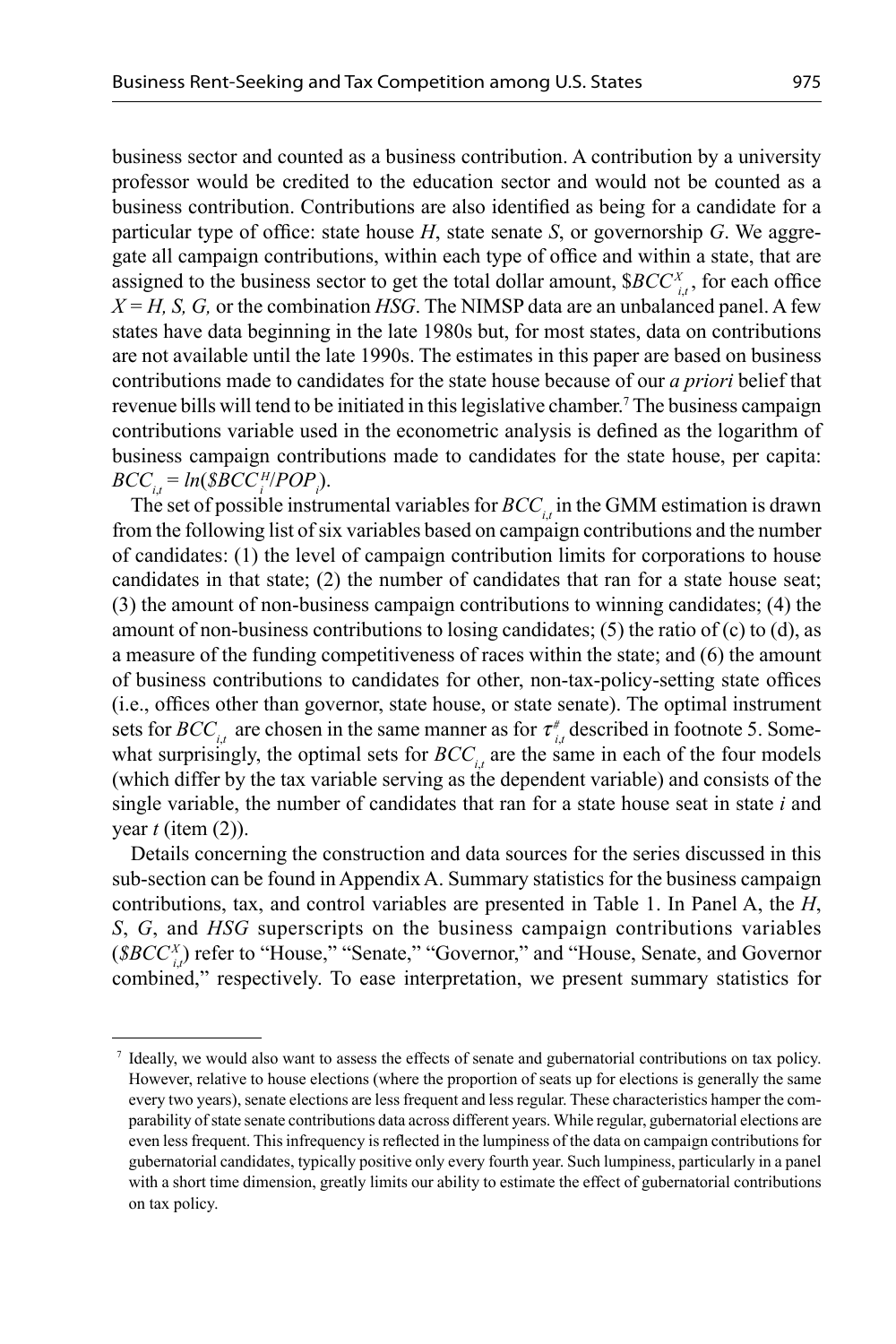|                                  |                          | Table 1                   |       |           |       |
|----------------------------------|--------------------------|---------------------------|-------|-----------|-------|
|                                  |                          | <b>Summary Statistics</b> |       |           |       |
|                                  | Sample Period: 1990-2006 |                           |       |           |       |
|                                  |                          |                           |       | Quartiles |       |
|                                  | Mean                     | <b>SD</b>                 | 25%   | 50%       | 75%   |
|                                  | (1)                      | (2)                       | (3)   | (4)       | (5)   |
| A. Business Contributions        |                          |                           |       |           |       |
| $$BCC^H_{i,t}/POP_{i,t}$         | 0.234                    | 0.345                     | 0.000 | 0.000     | 0.408 |
| $$BCC^S_{i,t}/POP_{i,t}$         | 0.160                    | 0.260                     | 0.000 | 0.000     | 0.268 |
| $$BCC^G_{it}/POP_{it}$           | 0.256                    | 0.560                     | 0.000 | 0.000     | 0.208 |
| $$BCC_{i,t}^{HSG}/POP_{i,t}$     | 0.651                    | 1.012                     | 0.000 | 0.000     | 1.053 |
| <b>B.</b> Tax Variables          |                          |                           |       |           |       |
| $SCT_{i,t}$                      | 0.064                    | 0.028                     | 0.050 | 0.070     | 0.085 |
| $SCT^{\#}_{i,t}$                 | 0.067                    | 0.007                     | 0.063 | 0.066     | 0.071 |
| $ITC_{i,t}$                      | 0.013                    | 0.024                     | 0.000 | 0.000     | 0.020 |
| $ITC^*_{i,t}$                    | 0.015                    | 0.005                     | 0.012 | 0.014     | 0.018 |
| $CAW_{i,t}$                      | 0.207                    | 0.120                     | 0.125 | 0.250     | 0.250 |
| $CAW_{i,t}^{\#}$                 | 0.210                    | 0.024                     | 0.191 | 0.209     | 0.227 |
| $ACT_{i,t}$                      | 0.014                    | 0.010                     | 0.008 | 0.011     | 0.017 |
| $ACT^*_{i,t}$                    | 0.009                    | 0.001                     | 0.008 | 0.009     | 0.010 |
| C. Control Variables             |                          |                           |       |           |       |
| $I\!K_{_{i,\mathsf{t}-1}}$       | 0.110                    | 0.029                     | 0.090 | 0.107     | 0.124 |
| VOTERPREFERENCES <sub>it-1</sub> | 0.468                    | 0.370                     | 0.000 | 0.500     | 0.500 |
| $\mathit{IK}^\#_{i,t-1}$         | 0.109                    | 0.014                     | 0.096 | 0.109     | 0.121 |

business campaign contributions per capita in levels (*\$BCC<sup>x</sup><sub>i,</sub>t /POP*<sub>*i*</sub>) rather than logarithms ( $BCC_{i,t}^X$ ). There are at least three notable characteristics. First, all of the business campaign contributions series exhibit a good deal of variation, as standard deviations exceed their means, yet have zero values for more than 50 percent of observations (see the quartiles in columns 3–5). Specifically, the proportion of observations with zero values is 53 percent, 55 percent, and 63 percent for house, senate, and gubernatorial contributions (per capita), respectively. This predominance of zeros is driven in part by the large number of state-years, mostly off-election years in the state, in which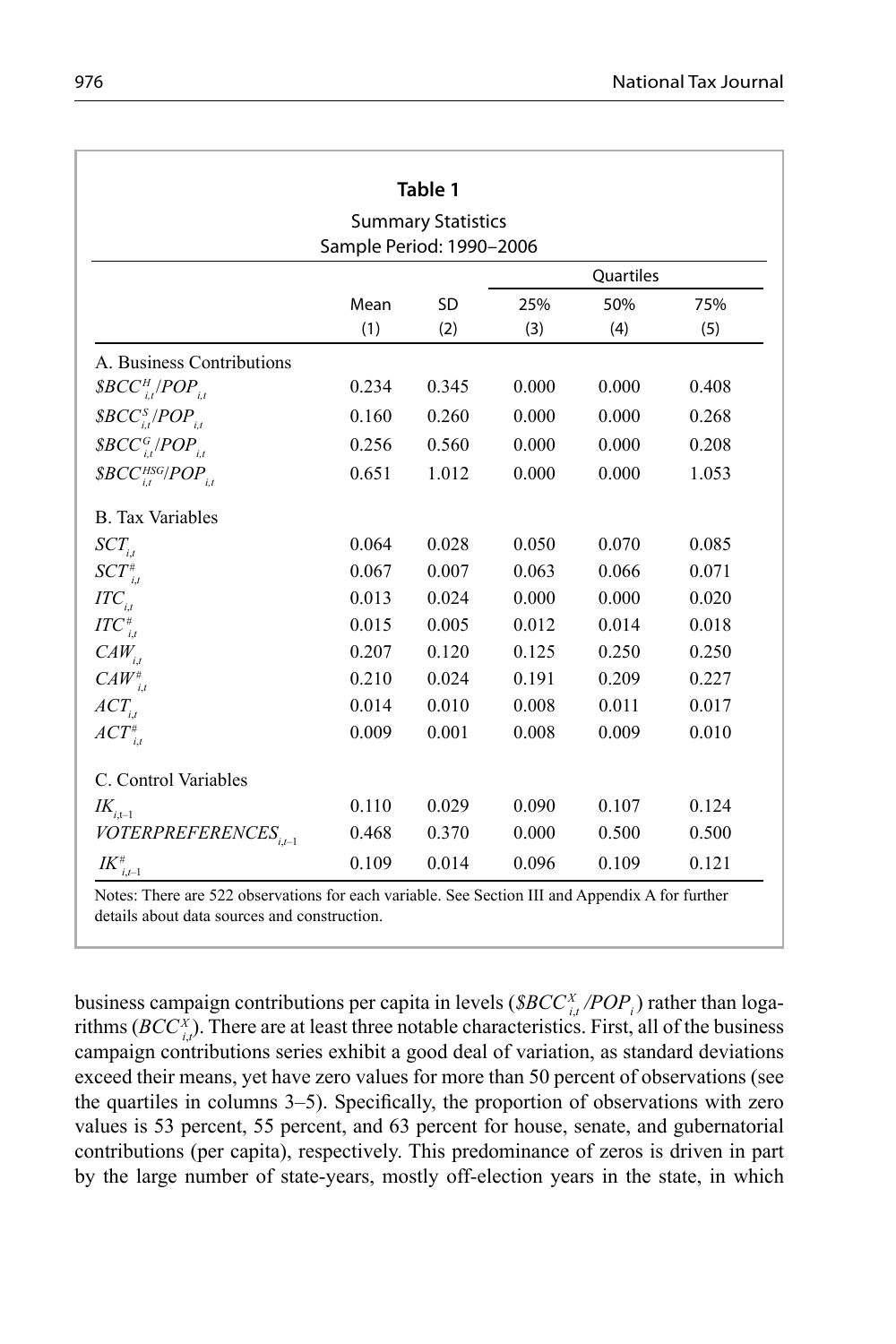there are no business contributions.<sup>8</sup> Second, among the tax variables,  $ITC_{i,t}$  has the most variation (relative to its mean). Third, the averaging underlying the definition of the competitive states tax policy and investment/capital ratio variables (indicated by a superscript *#* ) has a substantial effect in reducing the variation in these variables relative to their in-state counterparts.

## **IV. EMPIRICAL RESULTS**

## **A. Tax Competition — Baseline Results**

GMM estimates of the standard tax competition model, defined in  $(2)$  with the effect of *BBC* removed (by constraining the  $\gamma$ 's to equal zero), are presented in Table 2 for three tax variables —  $SCT_{i,r}$ ,  $ITC_{i,r}$  and  $CAW_{i,t}$  — for both Random Effects (RE) and Fixed Effects (FE) specifications.<sup>9</sup> The p-values, based on heteroskedasticity-robust standard errors, are shown in braces below each coefficient estimate. The instruments for the competitive states tax variable ( $\tau_{i,t}^*$ ) vary by tax variable and are listed in the notes to Tables 2. We begin with the RE estimates in columns 1 to 3. The sum of the coefficients on  $\tau_{i,t}^*$ ,  $\alpha$ , measures the slope of the reaction function and is negative for each of the three tax variables, though they are statistically insignificant at conventional levels.

Comparable GMM estimates with the RE model are presented in columns 4 to 6. The  $\alpha$ 's continue to be negative. In the FE model, the estimated slope of the reaction function  $-d\tau_{i,t}/d\tau_{i,t}^*$  — for *SCT* is now statistically significant at the 10 percent level and that for *CAW* has a p-value only somewhat above 10 percent. The  $\alpha$  for *ITC* is very close to zero. This pattern of results may be partly explained by the quality of the instruments evaluated in panel C in columns 4, 5, and 6. For *SCT* and *CAW*, the instruments are both valid and relevant, as indicated by the J Statistic p-value (testing overidentifying restrictions) and the minimum eigenvalue statistic (testing the correlation between τ *# i*,*t* and the instruments), respectively. The low value of the latter statistic suggests that the instruments for *ITC* are weak.

The results from Table 2 indicate that the slopes of the reaction function for *SCT* and *CAW* are negative and suggest the importance of tax competition in determining these capital tax policies. Though a negatively-sloped reaction function may seem counter-intuitive, it is not inconsistent with the theory of strategic tax competition and has been found previously in other empirical work (Chirinko and Wilson, 2009b). The

 <sup>8</sup> We nonetheless include off-election years in the econometric analysis because tax changes are as likely or more likely to occur in off-election years. For 1990 to 2006, changes in the SCT have occurred 58 percent/42 percent of the time in off-election/election years. Comparable figures for the *ITC* and *CAW* are 55 percent/45 percent and 50 percent/50 percent, respectively. Moreover, the inclusion of time lags in our

preferred specification requires time-contiguous data.<br><sup>9</sup> OLS results are presented in Appendix B in Chirinko and Wilson (2009a), and they are similar to those reported in Table 2 below.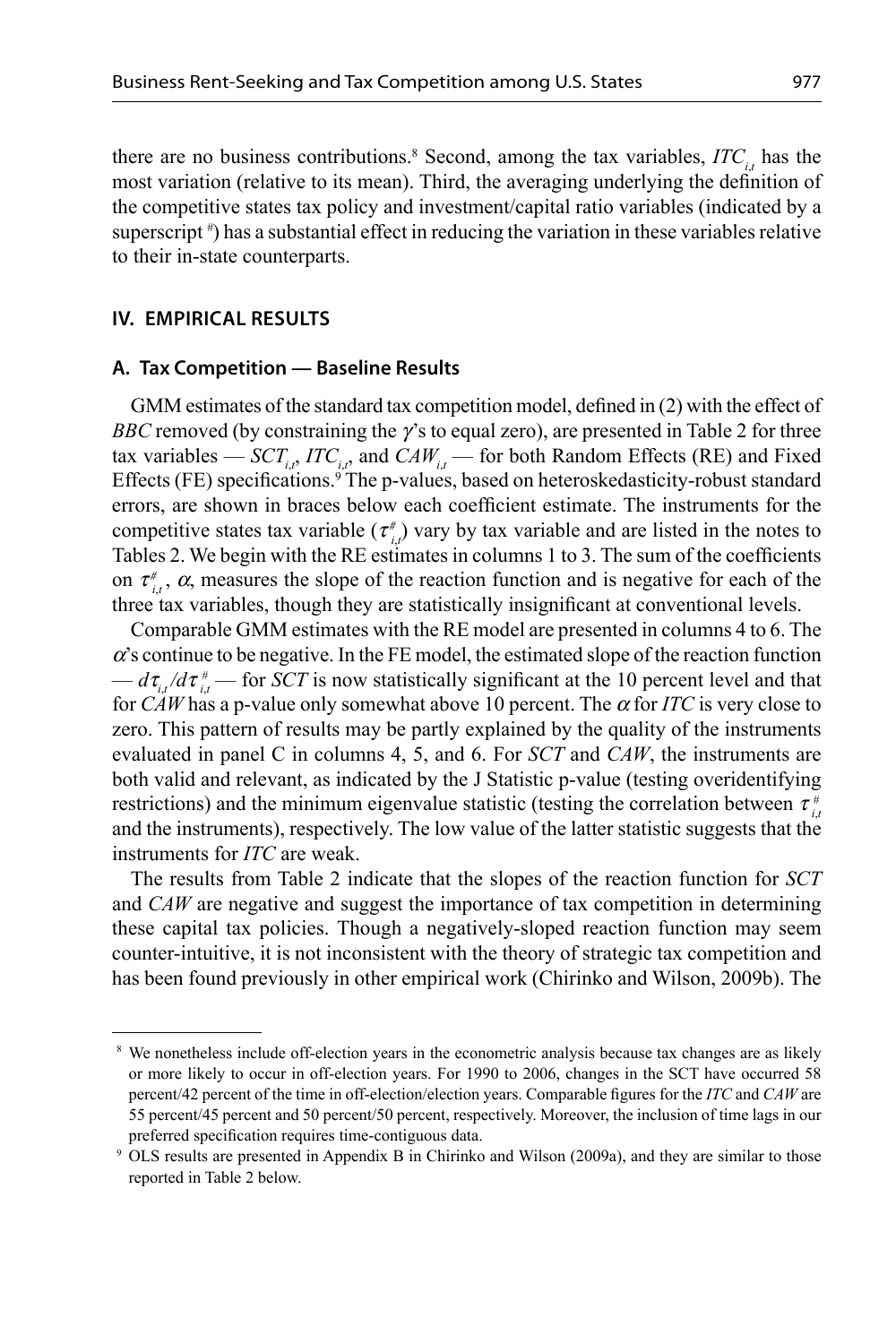## **Table 2**

| Tax Competition — Baseline Model Dependent Variable: $\tau_{_{it}}$<br><b>GMM Estimates</b> |                       |            |           |            |                      |           |
|---------------------------------------------------------------------------------------------|-----------------------|------------|-----------|------------|----------------------|-----------|
|                                                                                             | <b>Random Effects</b> |            |           |            | <b>Fixed Effects</b> |           |
|                                                                                             | <b>SCT</b>            | <b>ITC</b> | CAW       | <b>SCT</b> | <b>ITC</b>           | CAW       |
|                                                                                             | (1)                   | (2)        | (3)       | (4)        | (5)                  | (6)       |
| A. Neighboring States Tax Variable                                                          |                       |            |           |            |                      |           |
| $\tau^{\scriptscriptstyle\#}_{\;\;i,t}$                                                     | $-0.689$              | 0.051      | 1.504     | $-1.864$   | 0.919                | 2.218     |
|                                                                                             | ${0.669}$             | ${0.990}$  | ${0.455}$ | ${0.356}$  | ${0.767}$            | ${0.087}$ |
| $\tau^{\scriptscriptstyle\#}_{\scriptscriptstyle i,t-1}$                                    | $-0.100$              | $-0.483$   | $-1.747$  | 0.296      | $-1.217$             | $-2.148$  |
|                                                                                             | ${0.950}$             | ${0.891}$  | ${0.286}$ | ${0.895}$  | ${0.671}$            | ${0.054}$ |
| $\tau_{i,t-2}^*$                                                                            | 0.613                 | 0.141      | $-0.466$  | 0.156      | 0.280                | $-0.613$  |
|                                                                                             | ${0.348}$             | ${0.807}$  | ${0.428}$ | ${0.875}$  | ${0.490}$            | ${0.144}$ |
| $\alpha$ = Sum of Coefficients on $\tau_{i}^*$                                              | $-0.177$              | $-0.292$   | $-0.709$  | $-1.411$   | $-0.017$             | $-0.543$  |
|                                                                                             | ${0.654}$             | ${0.747}$  | ${0.162}$ | ${0.088}$  | ${0.977}$            | ${0.134}$ |
| <b>B.</b> Control Variables                                                                 |                       |            |           |            |                      |           |
| $I\!K_{_{i,t-1}}$                                                                           | 0.008                 | 0.016      | $-0.019$  | 0.006      | 0.012                | 0.006     |
|                                                                                             | ${0.286}$             | ${0.531}$  | ${0.793}$ | ${0.342}$  | ${0.413}$            | ${0.941}$ |
| VOTERPREFERENCES                                                                            | 0.001                 | $-0.004$   | 0.007     | 0.001      | $-0.003$             | 0.013     |
|                                                                                             | ${0.429}$             | ${0.032}$  | ${0.296}$ | ${0.170}$  | ${0.011}$            | ${0.088}$ |
| $\mathit{IK}^\#_{i,t-1}$                                                                    | $-0.115$              | 0.173      | $-0.237$  | $-0.106$   | 0.119                | 0.169     |
|                                                                                             | ${0.064}$             | ${0.596}$  | ${0.726}$ | ${0.052}$  | ${0.620}$            | ${0.701}$ |
| C. Instrument Quality                                                                       |                       |            |           |            |                      |           |
| p-Value for the J Statistic                                                                 |                       |            |           | 0.696      | 0.411                | 0.131     |
| Eigenvalue Statistic for $\tau_{ii}^*$                                                      |                       |            |           | 20.911     | 4.980                | 10.894    |
| Number of Observations                                                                      | 522                   | 522        | 522       | 522        | 522                  | 522       |

# Tax Competition — Baseline Model Dependent Variable:  $\tau_{_{i,t}}$

Notes: GMM estimates are based on (2) with panel data for 48 states for the period 1990 to 2006. Missing observations for the business campaign contributions data and outliers reduce the sample to 522 state/year observations. All models contain time fixed effects. The dependent variable  $(\tau_{i,l})$  is the tax variable appearing at the top of the column. See Section III and Appendix A for details about the table entries. The  $\alpha$  parameter measures the long-run impact of a change in  $\tau_{i,t}^*$  and is defined in (2) as the sum of the coefficients on  $\tau_{i,t}^*$ . Standard errors are heteroscedastic consistent based on the technique in White (1980, 1982); they are not presented in the table. Rather, the p-values for the t-test that the coefficient is zero are presented in braces. The null hypothesis of instrument validity is assessed using the Hansen (1982) J test of overidentifying restrictions. The p-values for this null hypothesis are presented in the table. A p-value greater than an arbitrary critical value (e.g., 10 percent) implies that the instruments are valid. The eigenvalue statistic assesses instrument relevance for  $\tau^*_{i,l}$  in terms of a first-stage regression of an endogenous variable on the instruments, as proposed by Stock, Wright, and Yogo (2002). The null hypothesis of instrument irrelevance at a significance level of 5 percent is assessed with Table 1 of Stock and Yogo (2005). For the results estimated in Table 2, an eigenvalue statistic greater than 10.9 or 18.4 rejects the null hypothesis constructed with a bias of 10 percent or 5 percent, respectively. (The J and eigenvalue statistics could not be reported for the Random Effects models displayed in columns 1 to 3 due to software constraints.) The instruments for  $\tau^*_{i,t}$  differ for each of the three tax variables. For  $SCT_{i,\rho}$  the instruments consist of the first-order and second-order spatial lags of a dummy variable indicating the reelection of a Republican  $(R)$  governor in the prior year and the first-order and second-order spatial lags of an interaction between a R governor dummy and a Democratic/Independent (DI) party controlled legislature dummy. For  $ICT_{i}$ , the instruments consist of the first-order spatial lags of the R governor dummy and the interaction mentioned in the previous sentence. For  $CAW_{i,p}$  the instruments are the first-order and second-order spatial lags of a dummy indicating the reelection of an incumbent governor in the prior year and the first-order and second-order spatial lags of a dummy indicating a change in governorship party last year from R to DI. The selection of the instrument set is described in Section III.B; the three sets of instruments discussed above correspond to items (7) and (9), (1) and (7), and (4) and (8), respectively, listed in that sub-section.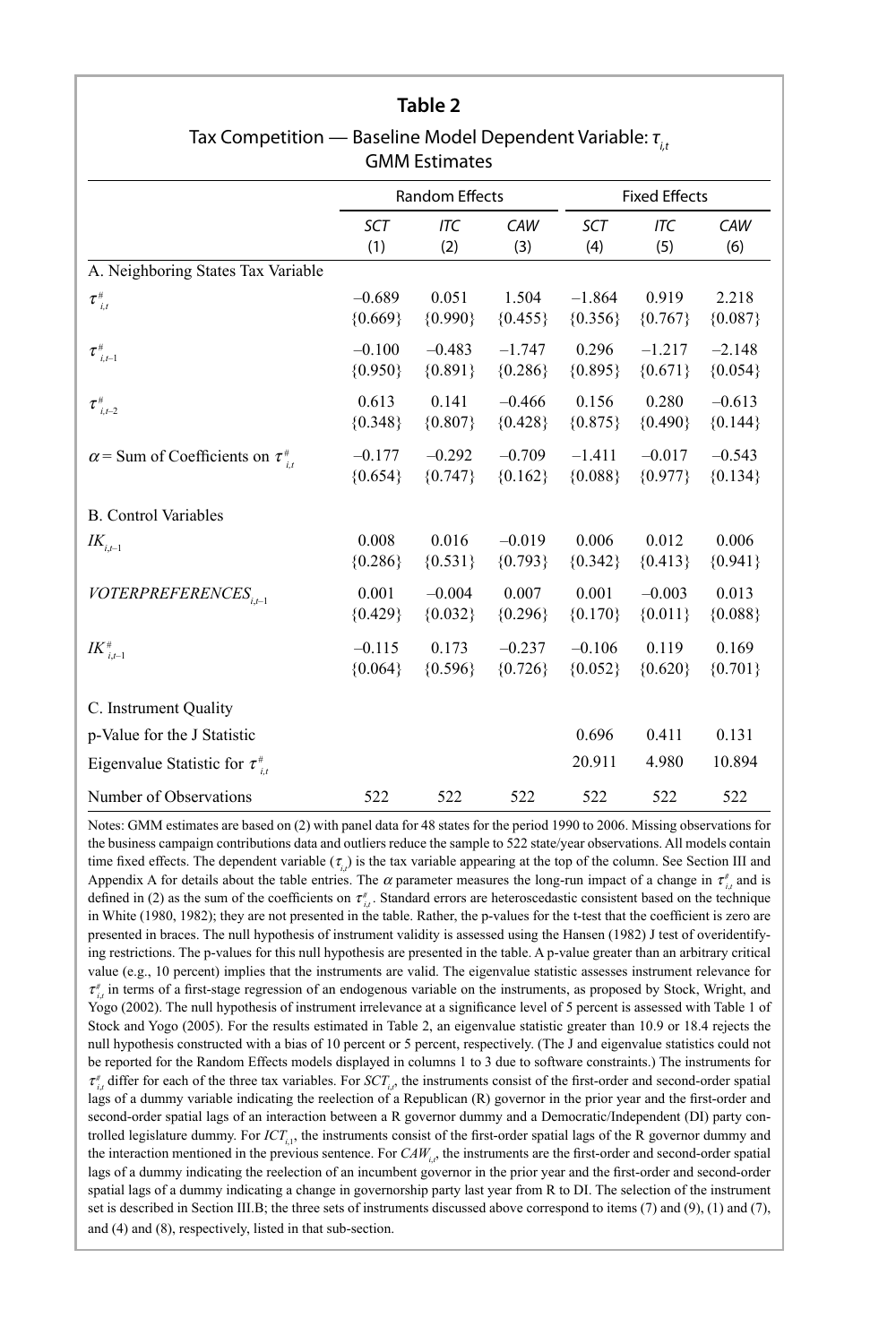intuition for a negative slope from a model of strategic tax competition is as follows. Suppose the out-of-state tax rate rises. This increase will cause mobile capital to flow into the state in question, raising the state's tax base. If the income elasticity of residents' demand for public goods (relative to private goods) is negative, residents may prefer to use this "windfall" to finance a tax cut, which would result in a negative-sloping reaction function. In this case, residents view existing public services as adequate and recognize that, with their now-larger tax base, they can maintain the existing level of public services at a lower tax rate and shift consumption toward more private goods.

#### **B. The Role of Business Campaign Contributions**

The distinctive contribution of this study is to quantify the role of business campaign contributions on business tax policy. Does  $BCC_i$ , impact state tax policies directly? Are estimates of the reaction function slope affected by the inclusion of  $BCC_i$ , in the model? These questions are investigated by estimating (2) by GMM. The results based on the RE and FE models are shown in Table 3, columns 1–3 and 4–6, respectively. The instruments for  $\tau^*_{i,t}$  are the same as those used in Table 2. For  $BCC_{i,t}$ , our instrument search algorithm (discussed in Section III.C) yields only one instrument, the number of candidates that ran for a state house seat in state *i* and year *t*. Note that the coefficients on *BCC<sub>i</sub>*, and *BCC*<sub>*i*<sub>t–1</sub></sub>, and their sum represented by  $\gamma$ , have been multiplied by 1,000 to facilitate presentation.

We find that the introduction of the business contributions variables has little effect on the estimated slope of the reaction function. The coefficients on  $\tau_{i,t}^*$  could have been biased due to incorrect omission of *BCC*. However, the  $\alpha$  parameters reported in Table 3 are very similar to those in Table 2. To assess whether *BCC* influences how jurisdiction react to other jurisdictions' tax policies, we interact  $\tau_{i,t}^*$  with  $BCC_{i,t}$  and, in results not reported in this paper, find no evidence of any influence of *BCC* on the slope of the reaction function.

However, business campaign contributions have a direct effect on tax policy in a direction favorable to business. As shown in Panel B of Table 3, the sign of the estimated  $\gamma$ is negative for *SCT* and *CAW*, the two tax variables that increase business costs, and  $\gamma$ is positive for *ITC*, the tax policy that lowers business costs. This pattern holds for both the RE and FE models. In the RE model,  $\gamma$  is statistically significant (at conventional levels) for both *SCT* and *CAW*, but not for *ITC*. In the FE model,  $\gamma$  remains significant for *CAW*, has a p-value slightly above 0.10 for *SCT*, and remains insignificant for *ITC*.<sup>10</sup>

The economic significance of these estimates will be assessed in the following section. Here we simply note that the estimated  $\gamma$  from column 4 of Table 3 implies that a one standard deviation (s.d.) movement of *BCC* is associated with a reduction in *SCT* of just 0.05 percentage points (p.p.), which is 2 percent of the standard deviation of

 $10$  We obtain very similar results if we treat BCC as an exogenous variable. The results are provided in Appendix C in Chirinko and Wilson (2009a).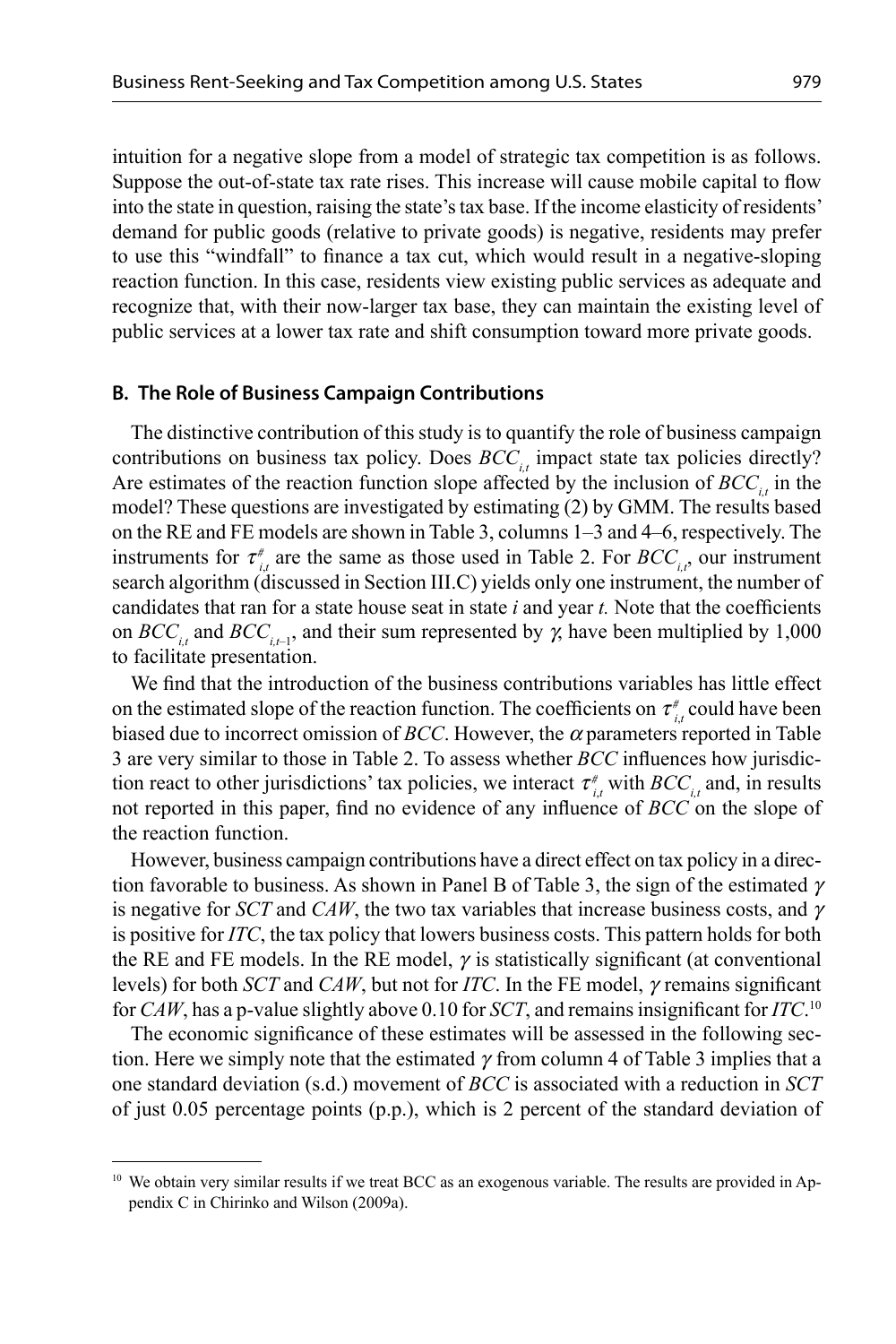## **Table 3**

Role of Business Campaign Contributions Dependent Variable:  $\tau_{i,t}$ GMM Estimates

|                                                            |           | Random Effects |           |           | <b>Fixed Effects</b> |           |
|------------------------------------------------------------|-----------|----------------|-----------|-----------|----------------------|-----------|
|                                                            | SCT       | <b>ITC</b>     | CAW       | SCT       | <b>ITC</b>           | CAW       |
|                                                            | (1)       | (2)            | (3)       | (4)       | (5)                  | (6)       |
| A. Neighboring States Tax Variable                         |           |                |           |           |                      |           |
| $\tau^{\scriptscriptstyle\#}_{\ \ i,t}$                    | $-0.515$  | 0.932          | 0.938     | $-1.431$  | 1.330                | 1.866     |
|                                                            | ${0.750}$ | ${0.795}$      | ${0.637}$ | ${0.492}$ | ${0.660}$            | ${0.143}$ |
| $\tau_{i,t-1}^*$                                           | $-0.194$  | $-1.377$       | $-1.526$  | $-0.073$  | $-1.707$             | $-2.081$  |
|                                                            | ${0.903}$ | ${0.648}$      | ${0.343}$ | ${0.974}$ | ${0.526}$            | ${0.058}$ |
| $\tau_{i,t-2}^*$                                           | 0.510     | 0.268          | $-0.338$  | 0.155     | 0.350                | $-0.512$  |
|                                                            | ${0.437}$ | ${0.631}$      | ${0.555}$ | ${0.871}$ | ${0.370}$            | ${0.213}$ |
| $\alpha$ = Sum of Coefficients on $\tau^*$ .               | $-0.199$  | $-0.177$       | $-0.926$  | $-1.350$  | $-0.027$             | $-0.727$  |
|                                                            | ${0.622}$ | ${0.850}$      | ${0.068}$ | ${0.106}$ | ${0.968}$            | ${0.043}$ |
| <b>B.</b> Business Contributions                           |           |                |           |           |                      |           |
| $BCC_{i,t}$                                                | $-0.204$  | 0.309          | $-2.927$  | $-0.196$  | 0.256                | $-2.992$  |
|                                                            | ${0.075}$ | ${0.459}$      | ${0.012}$ | ${0.122}$ | ${0.524}$            | ${0.009}$ |
| $BCC_{i,t-1}$                                              | $-0.191$  | 0.448          | $-3.742$  | $-0.178$  | 0.384                | $-3.660$  |
|                                                            | ${0.068}$ | ${0.236}$      | ${0.000}$ | ${0.151}$ | ${0.364}$            | ${0.003}$ |
| $\gamma$ = Sum of Coefficients on <i>BCC</i> <sub>it</sub> | $-0.395$  | 0.757          | $-6.670$  | $-0.375$  | 0.640                | $-6.652$  |
|                                                            | ${0.053}$ | ${0.327}$      | ${0.001}$ | ${0.130}$ | ${0.435}$            | ${0.002}$ |
| C. Control Variables                                       |           |                |           |           |                      |           |
| $I\!K_{_{i,t-1}}$                                          | 0.009     | 0.011          | $-0.002$  | 0.007     | 0.009                | 0.031     |
|                                                            | ${0.215}$ | ${0.638}$      | ${0.976}$ | ${0.250}$ | ${0.509}$            | ${0.664}$ |
| $VOTERPREFERENCES_{i-1}$                                   | 0.001     | $-0.003$       | 0.007     | 0.001     | $-0.003$             | 0.011     |
|                                                            | ${0.462}$ | ${0.047}$      | ${0.315}$ | ${0.215}$ | ${0.017}$            | ${0.145}$ |
| $\mathit{IK}^\#_{i,t-1}$                                   | $-0.095$  | 0.099          | 0.012     | $-0.087$  | 0.069                | 0.449     |
|                                                            | ${0.129}$ | ${0.735}$      | ${0.985}$ | ${0.127}$ | ${0.751}$            | ${0.314}$ |
| D. Equation Fit and Instrument<br>Quality                  |           |                |           |           |                      |           |
| p-Value for the J Statistic                                |           |                |           | 0.798     | 0.343                | 0.172     |
| Eigenvalue Statistic for $\tau^*$ .                        |           |                |           | 16.585    | 3.543                | 8.546     |
| Number of Observations                                     | 522       | 522            | 522       | 522       | 522                  | 522       |

Notes: GMM estimates are based on (2) with panel data for 48 states for the period 1990 to 2006. All models contain time fixed effects. The  $BCC_{i,t}$  variable is the logarithm of business campaign contributions made to candidates for the state house (assembly) per capita. In those cases where business campaign contributions are zero, we add 0.0001 to the variable to facilitate computation with the logarithm operator. See the notes to Tables 1 and 2 for details about the table entries. The instrument for  $BCC_{i,t}$  is the number of candidates that ran for a state house seat. The selection of the instrument set is described in Section III.C on The Panel Dataset/ Business Campaign Contributions Variables; the instrument discussed above corresponds to item (B) listed in that sub-section. The coefficients for  $BCC_{i,t}$ ,  $BCC_{i,t-1}$ , and  $\gamma$  are multiplied by 1,000 to facilitate presentation. For the models reported in Table 3, an eigenvalue statistic greater than 8.8 or 14.0 rejects the null hypothesis of instrument irrelevance constructed with a bias of 10 percent or 5 percent, respectively.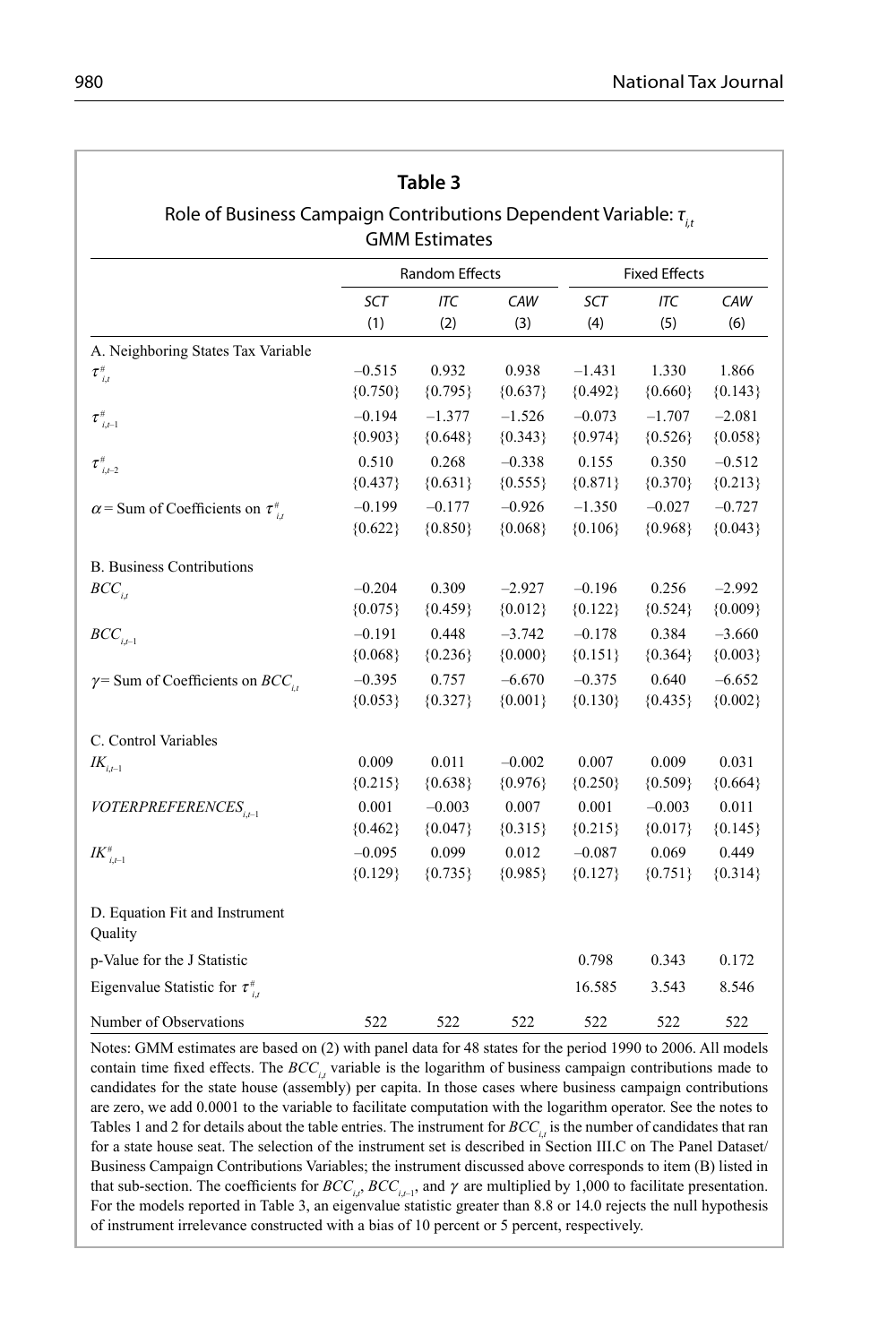*SCT*. Similar magnitudes are implied by the estimated  $\gamma$  for each of the other two tax variables (from Columns 5 and 6 of Table 3): A one s.d. movement of *BCC* is associated with an increase in the *ITC* of 0.09 p.p. (4 percent of the *ITC* s.d.) and a decrease in the *CAW* of 0.98 p.p. (8 percent of the *CAW* s.d.). As we will show in Section V, however, even such small movements in tax rates can imply large movements in business profits, making business campaign contributions a worthwhile investment.

## **C. Extensions**

This subsection extends our empirical results in five directions. First, we have thus far measured *BCC* as contributions to candidates for state houses of representatives because house elections are held every two years and, relative to senate and gubernatorial elections, a continuity exists across time and states in terms of the fraction of house seats up for election each cycle. Nonetheless, here we consider whether the results are robust to using a broader measure that includes contributions to senate and gubernatorial candidates as well. The reaction function slopes estimated with the RE model are –0.266 (p = 0.519), –0.117 (p = 0.911), and –0.760 (p = 0.135) for *SCT*, *ITC*, and *CAW*, respectively. These estimates are very similar to the corresponding results in Columns 1 to 3 of Table 3. The estimated γ 's are also similar for *SCT* and *CAW*, but the sign for the *ITC* regression is now negative (though, as before, the coefficient sum remains statistically insignificant). Specifically, the estimated  $\gamma$ 's are –0.337 (p = 0.065), –0.366  $(p = 0.663)$ , and  $-6.014$  ( $p = 0.001$ ) for *SCT*, *ITC*, and *CAW*, respectively.

Second, we explore whether *BCC* for winning house candidates has different effects on tax policy than does *BCC* for losing house candidates. We find statistically insignificant differences, though this result is driven by the large standard errors on the estimated  $\gamma$ <sup>*winning*</sup> and  $\gamma$ <sup>*losing*</sup> coefficients rather than economically similar point estimates. This imprecision appears to be traceable to the substantial collinearity between *BCC* for winning and losing candidates.

Third, our preferred model specification contains lags of  $\tau_{i,t}^*$  to recognize that capital mobility or legislated changes in tax rates may be gradual processes taking more than one year to complete. Here we explore the importance of dynamics by considering two alternative specifications. We first assume that a static specification is appropriate, and thus constrain  $\alpha_1$  and  $\alpha_2$  to equal zero in (2), while estimating  $\alpha_0$  freely. The point estimates and standard errors for  $\alpha$  (which now, by definition, equals  $\alpha_0$ ) change dramatically. For example, in the RE model for CAW, the point estimate for  $\alpha$  falls (in absolute value) from −0.926 to −0.274 and the standard error rises by 180 percent. For *SCT* and *ITC*, more dramatic changes occur for  $\alpha$ . For all three tax variables, the estimated  $\gamma$ 's remain largely unaffected. In the second alternative specification, we allow for longer lags by replacing the first and second lags of  $\tau_{i,t}^{\#}$  by a lagged dependent variable. This specification has the advantage of allowing for infinite number of lags, but the disadvantages that the weights on the lags must decline geometrically and that the contemporaneous and lagged effects must be of the same sign, contrary to what we find in our preferred specification. Estimates of the benchmark model with a lagged dependent variable replacing the lags of  $\tau_{i,t}^{\#}$  result in substantial changes in the point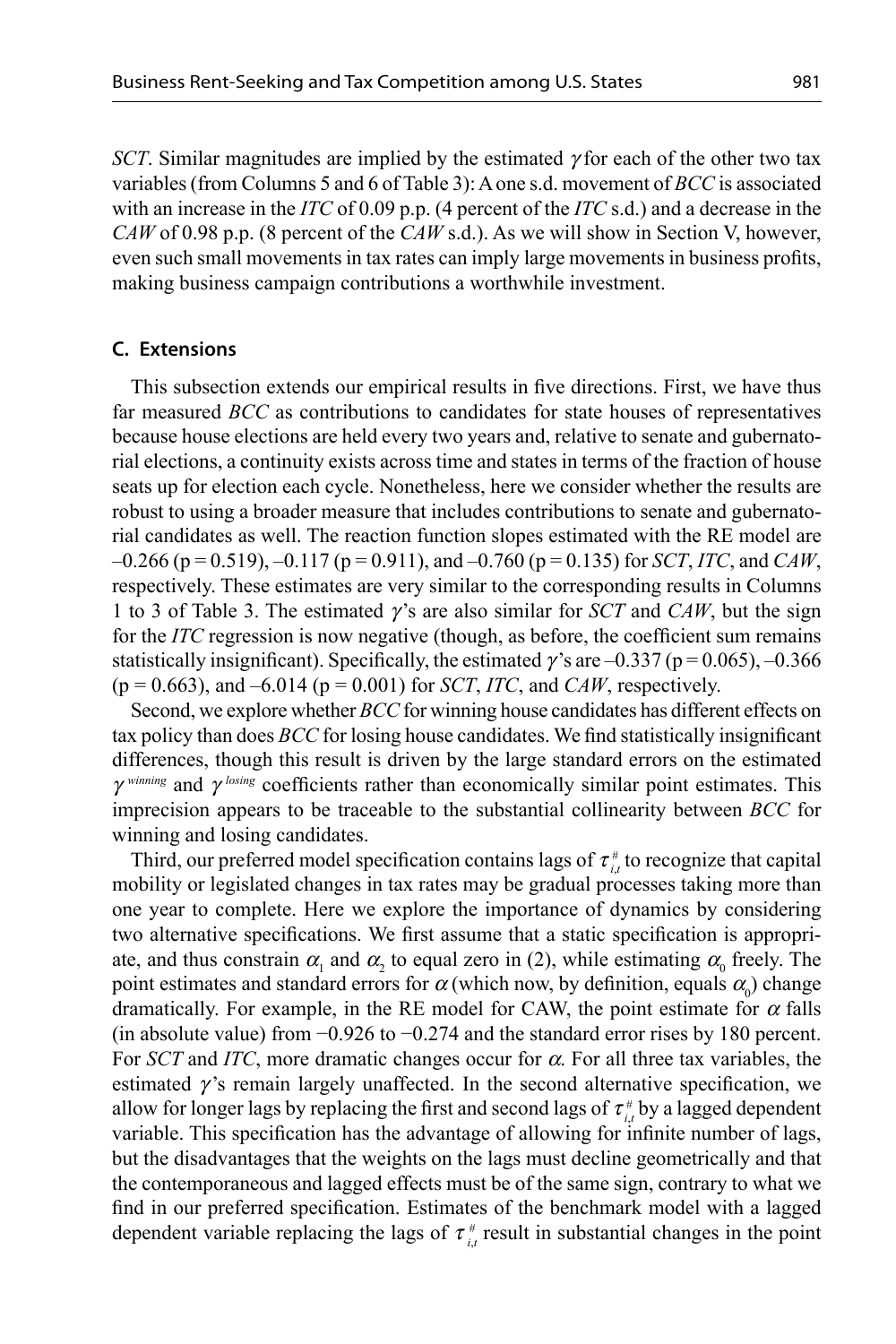estimates and standard errors for  $\alpha = \alpha_0$ . Again returning to the example of the RE model for *CAW*, the point estimate for  $\alpha$  rises from -0.926 to 19.680 and the standard error rises to 119. These problems are attenuated (point estimate for  $\alpha$  of 2.205 with a standard error of 9.194) but not eliminated when we estimate a hybrid model that combines our preferred specification (two lags of  $\tau_{i,j}^*$ ) with a lagged dependent variable. The estimates of  $\gamma$  are also dramatically affected by the inclusion of a lagged dependent variable, with implausible point estimates and very large standard errors. Neither of these specifications with a lagged dependent variable delivers plausible results for  $\alpha$  or  $\gamma$ .

Fourth, the econometric specifications of tax competition models considered above focused on tax variables directly controlled by policymakers. However, as noted in Section III.A, these legislated tax variables do not provide a comprehensive measure of the total tax assessed on capital and may not reflect nuances in the tax code that affect capital taxation. Table 4 presents results with the average corporate tax rate (*ACT*) as the tax variable for both RE and FE specifications. The reaction function slopes continue to be negative, though they are not estimated very precisely. By contrast, the impact of including *BCC* in the *ACT* model is greater than in the *SCT* model. Relative to the comparable coefficient sums in Table 3, the  $\gamma$ 's from Table 4 are larger — they imply that a one s.d. movement of *BCC* is associated with a reduction in *ACT* of 7 percent to 9 percent of the s.d. of *ACT* — and they are estimated more precisely.

Fifth, a major advantage of panel data is that the econometric model can control for state-specific effects that are time invariant. If these effects are important for tax policy and correlated with other factors entering the econometric equation, ignoring their impact, as must be done in cross-section regressions, can lead to very different estimates. To explore the importance of state-specific effects, we reestimate our models without controlling for random or fixed effects. The results reported in columns 3 to 5 in Table 4 are very different from the estimates reported above. For example, recall from Table 3 that  $\gamma^{SCT}$  is approximately  $-0.390$  with either a RE or FE specification with p-values of 0.053 and 0.130, respectively. When state effects are removed, γ *SCT* switches sign and become statistically insignificant. As shown in column 3 of Table 4, the estimated sum is 0.495 ( $p = 0.665$ ). This positive coefficient implies the perverse result that business campaign contributions are associated with higher corporate income tax rates. Similarly substantial and perverse changes occur for  $\gamma$ <sup>*ITC*</sup> from its point estimate in Table 3 of approximately 0.700 to  $-1.310$  (p = 0.381) in Table 4. The  $\gamma^{CHW}$  coefficient does not change sign, but its point estimate changes markedly from approximately –6.660 in Table 3 to  $-17.180$  (p = 0.000) in Table 4. These results highlight the critical importance of controlling for state effects in panel data.

## **V. THE ECONOMIC VALUE OF BUSINESS CAMPAIGN CONTRIBUTIONS**

Up to this point, we have not explored the economic value implied by the *BCC* coefficients. How much does a dollar of business contributions "buy" in terms of reduced taxes? We answer this question with respect to an implied change in the corporate income tax rate. We focus here only on *SCT* because the results reported above suggest that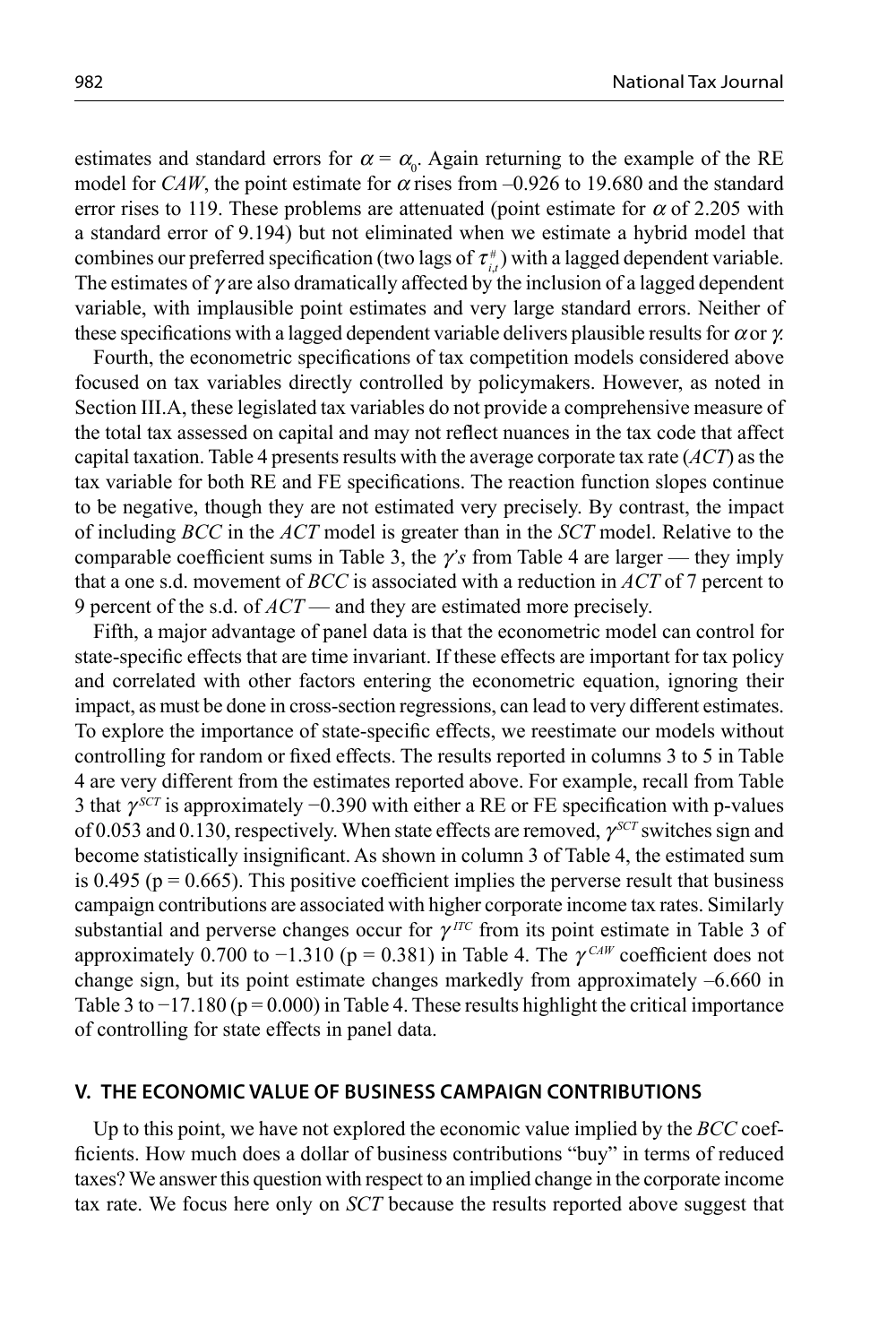| Table 4<br>Alternative Tax Measure and Specification Dependent Variable: $\tau_{i}$ |                       |                      |                               |           |           |  |
|-------------------------------------------------------------------------------------|-----------------------|----------------------|-------------------------------|-----------|-----------|--|
|                                                                                     |                       | <b>GMM Estimates</b> | <b>Removing State Effects</b> |           |           |  |
|                                                                                     | <b>Random Effects</b> | <b>Fixed Effects</b> | SCT                           | ITC       | CAW       |  |
|                                                                                     | (1)                   | (2)                  | (3)                           | (4)       | (5)       |  |
| A. Neighboring States<br><b>Tax Variable</b>                                        |                       |                      |                               |           |           |  |
| $\tau^{\scriptscriptstyle\#}_{\ \scriptscriptstyle i,t}$                            | 1.341                 | 1.093                | 11.625                        | 36.336    | 0.450     |  |
|                                                                                     | ${0.229}$             | ${0.228}$            | ${0.232}$                     | ${0.014}$ | ${0.941}$ |  |
| $\tau^{\scriptscriptstyle\#}_{\scriptscriptstyle i,t-1}$                            | $-1.571$              | $-1.219$             | $-15.575$                     | $-39.349$ | $-4.982$  |  |
|                                                                                     | ${0.041}$             | ${0.037}$            | ${0.158}$                     | ${0.012}$ | ${0.422}$ |  |
| $\tau_{i,t-2}^{\#}$                                                                 | $-0.661$              | $-0.403$             | 4.186                         | 1.602     | 1.971     |  |
|                                                                                     | ${0.143}$             | ${0.248}$            | ${0.296}$                     | ${0.456}$ | ${0.172}$ |  |
| $\alpha$ = Sum of Coefficients on                                                   | $-0.899$              | $-0.528$             | 0.237                         | $-1.411$  | $-2.562$  |  |
| $\tau^{\scriptscriptstyle\#}_{\ \scriptscriptstyle i,t}$                            | ${0.175}$             | ${0.379}$            | ${0.289}$                     | ${0.018}$ | ${0.000}$ |  |
|                                                                                     |                       |                      |                               |           |           |  |
| <b>B.</b> Business Contributions                                                    |                       |                      |                               |           |           |  |
| $BCC_{ii}$                                                                          | $-0.250$              | $-0.253$             | 0.373                         | $-1.003$  | $-8.144$  |  |
|                                                                                     | ${0.047}$             | ${0.040}$            | ${0.558}$                     | ${0.312}$ | ${0.002}$ |  |
| $\mathit{BCC}_{i,t-1}$                                                              | $-0.323$              | $-0.327$             | 0.122                         | $-0.308$  | $-9.036$  |  |
|                                                                                     | ${0.004}$             | ${0.004}$            | ${0.836}$                     | ${0.704}$ | ${0.000}$ |  |
| $\gamma$ = Sum of Coefficients on                                                   | $-0.573$              | $-0.580$             | 0.495                         | $-1.130$  | $-17.180$ |  |
| $BCC_{i,t}$                                                                         | ${0.010}$             | ${0.011}$            | ${0.665}$                     | ${0.381}$ | ${0.000}$ |  |
|                                                                                     |                       |                      |                               |           |           |  |
| C. Control Variables                                                                |                       |                      |                               |           |           |  |
| $I\!K_{_{i,t-1}}$                                                                   | 0.030                 | 0.029                | 0.097                         | $-0.024$  | $-0.304$  |  |
|                                                                                     | ${0.000}$             | ${0.149}$            | ${0.121}$                     | ${0.679}$ | ${0.105}$ |  |
| $VOTERPREFERENCES_{i+1}$                                                            | $-0.001$              | $-0.001$             | $-0.0003$                     | $-0.004$  | 0.006     |  |
|                                                                                     | ${0.130}$             | ${0.151}$            | ${0.923}$                     | ${0.435}$ | ${0.650}$ |  |
| $IK_{i,t-1}^*$                                                                      | $-0.032$              | $-0.024$             | $-2.215$                      | $-0.705$  | $-8.402$  |  |
|                                                                                     | ${0.620}$             | ${0.665}$            | ${0.000}$                     | ${0.026}$ | ${0.000}$ |  |
|                                                                                     |                       |                      |                               |           |           |  |
| D. Instrument Quality                                                               |                       |                      |                               |           |           |  |
| p-Value for the J Statistic                                                         |                       | 0.843                | 0.383                         | 0.012     | 0.000     |  |
| Eigenvalue Statistic                                                                |                       | 17.720               | 26.637                        | 3.173     | 5.124     |  |
| Number of Observations                                                              | 522                   | 522                  | 522                           | 522       | 522       |  |
| Notes: See notes to Table 3.                                                        |                       |                      |                               |           |           |  |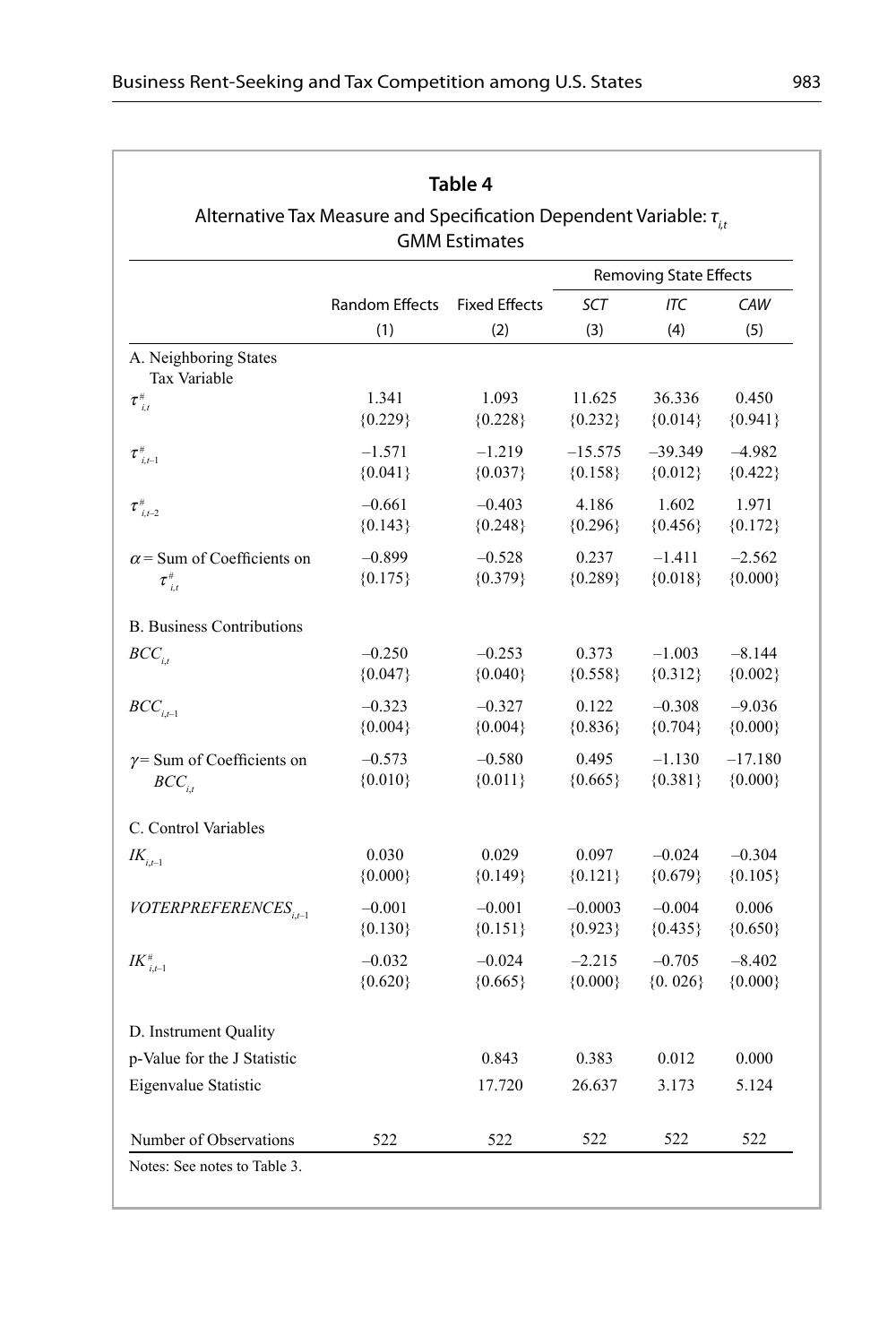*BCC* does not have a statistically significant effect on *ITC* and interpreting the corporate tax savings from a change in *CAW* is complicated given it necessarily involves an offsetting increase in the sales or payroll factor weights in a state's nationwide income apportionment formula. Moreover, the *SCT* is generally considered the most important capital tax policy.

We begin with the following equation for corporate taxes paid,

(3) 
$$
SCITP_i \equiv ECT_i^* PROFITS_i, \quad ECT_i \equiv SCT_i^* RAS_i,
$$

where  $SCTP_i$  is state corporate income tax payments in state *i*,  $ECT_i$  is the effective corporate income tax rate, and *PROFITS*<sub>*i*</sub> is the dollar amount of before-tax corporate profits. The  $ECT<sub>i</sub>$  variable is the product of  $SCI<sub>i</sub>$  (the statutory, marginal corporate income tax rate that enters our econometric equation) and  $RAS<sub>i</sub>$  (the ratio of the average tax rate to the statutory rate).<sup>11</sup> The economic value of business campaign contributions  $(\mathcal{S}BCC_{i,t}^H)$  is given by the induced savings in state corporate income tax payments  $(\Delta_i)$ ,

(4) 
$$
\Delta_i \equiv \partial SCITP_i / \partial SBCC_i^H = (\partial SCT_i / \partial SBCC_i^H)^* RAS_i^* PROFITS_i,
$$

where we have assumed that the ratio of average to statutory tax rates and before-tax profits are unaffected by the change in the statutory corporate tax rate. The (∂*CIT<sub>i</sub>* /  $\partial$ *\$BCC*<sup>*H*</sup></sup>) derivative equals  $\gamma$  divided by *\$BCC*<sup>*H*</sup>.<sup>12</sup> The variable is assumed to be the same across states  $(RAS_i = RAS$  for all *i*) because it is measured with national data. Furthermore, we approximate *PROFITS*<sub>*i*</sub> for a given state as national profits, *PROFITS*, multiplied by the state's population share  $(POP_i / POP)$ . Lastly, we average over the 48 states to calculate the impact of business contributions for the representative state to obtain the economic value of business contributions,

$$
(5) \quad \Delta \equiv \sum_{i=1}^{48} \Delta_i / 48 = \gamma * \left( \left( \sum_{i=1}^{48} POP_i / \$ BCC_i^H \right) / 48 \right) * RAS * (PROFITS / POP)
$$
\n
$$
= \gamma * MEAN \left\{ POP_i / \$ BCC_i^H \right\} * RAS * (PROFITS / POP)
$$

The elements appearing in (5) are quantified as follows.<sup>13</sup> The  $\gamma$  coefficient is the fixed effects estimate of -0.375 taken from column 4 of Table 3 (divided by 1,000, per

<sup>&</sup>lt;sup>11</sup> Note that the  $ECT<sub>i</sub>$  variable reflects all aspects of the corporate tax code, and hence differs from the  $ACT<sub>i</sub>$ variable used in Table 4.

<sup>&</sup>lt;sup>12</sup> Recall that the business campaign contributions variable in the econometric equation is defined as  $BCC_{i,t}$  $= ln(SBCC_{i,t}^H / POP_{i,t}).$ 

 $= ln(SBCC<sub>H</sub><sup>H</sup> / POP<sub>II</sub>)$ .<br><sup>13</sup> Equation (5) contains two nominal variables, *\$BCC*<sup>*H*</sup> and *PROFITS*. Since they appear in the denominator and numerator, respectively, of (5), explicit deflation, which would occur with aggregate deflators, is unnecessary.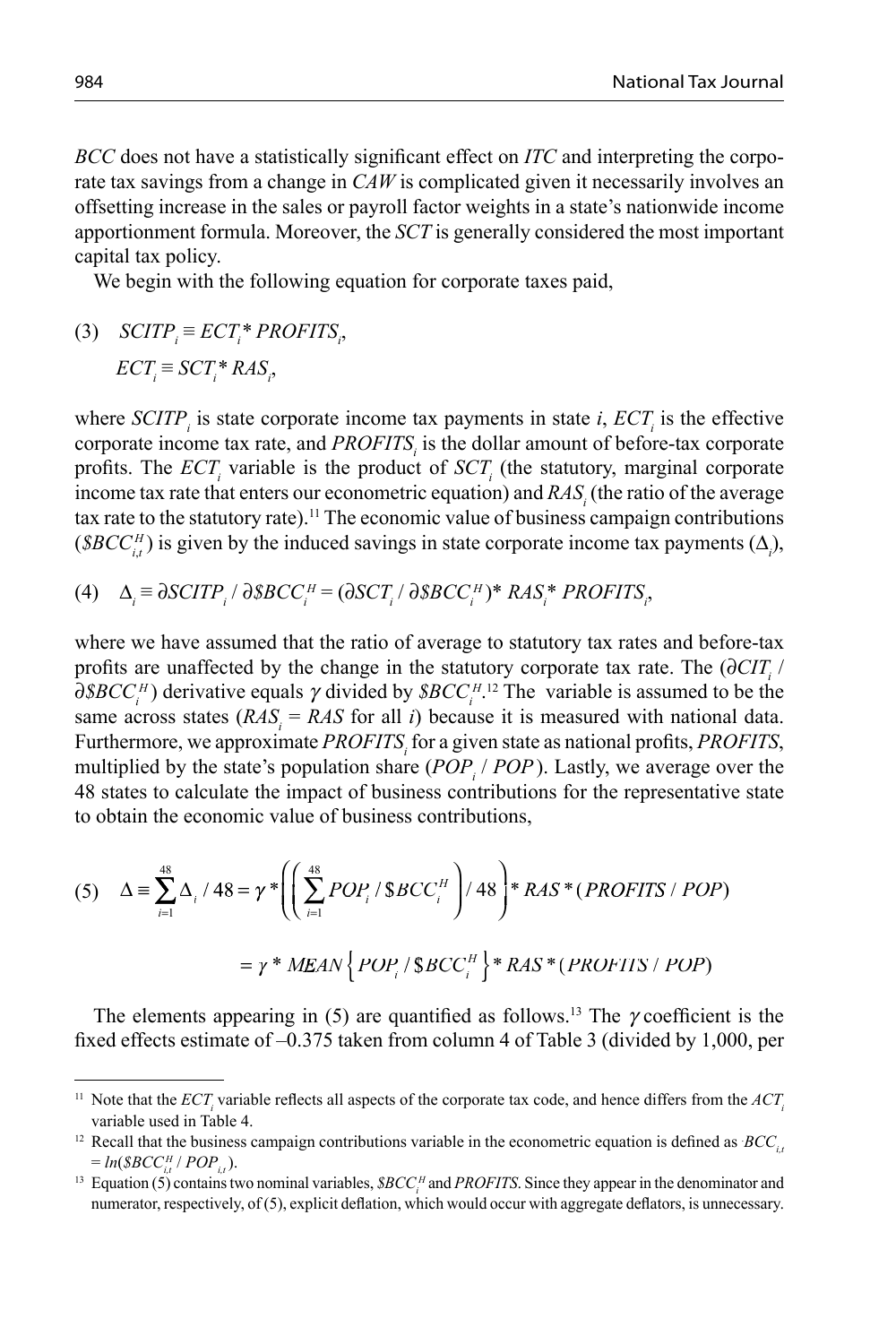the notes to Tables 3 and 4). The  $MEAN \{POP_i / \$BCC_i^H\}$  equals 6.937, where  $POP_i$  and  $\mathcal{B}$ *BCC*<sup>*H*</sup> are time averages for the most recent four-year election cycle, 2003 to 2006. (All averages reported in this paragraph are for this period.)14 The *PROFITS* variable is corporate profits before tax without the inventory valuation and corporate capital adjustment for the aggregate economy; the average value is  $$1,401,775$  million.<sup>15</sup> The average of the *POP* variable is 294 million.16 The *RAS* variable is a ratio. The numerator is computed for the aggregate economy as average state tax receipts on corporate income  $(\$48,825$  million)<sup>17</sup> divided by the above figure for average aggregate corporate profits before tax. The denominator is average *SCT* equal to 0.065. The *RAS* variable equals 0.536.

Based on these numbers and the formula above, business campaign contributions appear to have considerable economic value. A \$1 campaign contribution yields \$6.65 in state corporate tax savings. The result is very similar  $-$  \$7.00  $-$  if one instead uses the random effects estimate of  $\gamma$  (from column 1 of Table 3).

These figures beg the question, if the value of \$1 of business campaign contributions is greater than \$1, why do businesses not contribute more, raising contributions until the point at which the excess return is eliminated?<sup>18</sup> There are two possible explanations, which are not mutually exclusive, to this "Tullock Puzzle" (1972). First, the above calculation of estimated economic value is based on the assumption that each business is simultaneously making a marginal contribution. No mechanism exists, however, for ensuring the substantial mutual gains are realized. Businesses face a classic free-rider problem with the associated underprovision of a public good (lobbying).<sup>19</sup> In 2008, over 2.5 million tax returns were filed by C and other corporations with the Internal Revenue Service.<sup>20</sup> Among the 48 contiguous states, North Dakota had the fewest filings, 5,038. With so many corporations even in the smallest states, appropriate incentives to contribute may be absent and free-riding problems may abound. The excess

<sup>&</sup>lt;sup>14</sup> We focus on this four-year average, rather than the average for the full sample, because of the secular decline in state corporate income tax payments (Wilson, 2006).

<sup>15</sup> See U.S. Department of Commerce, *Survey of Current Business*, Table 1.12, http://www.bea.gov/scb/.

<sup>16</sup> See U.S. Bureau of the Census, U.S. Department of Commerce, http://www.census.gov/popest/states/states. html. Data files containing annual state population estimates are available separately by decade under the "Archived Releases" heading on this webpage.

<sup>17</sup> See U.S. Department of Commerce, *Survey of Current Business*, Table 3.3, http://www.bea.gov/scb/.

<sup>&</sup>lt;sup>18</sup> Our results contribute to the lively debate concerning whether campaign contributions are an investment by firms for political influence or consumption by participants in the political process. See the survey by Ansolabehere, de Figueiredo, and Snyder (2003) and the evidence that they present in favor of the consumption view. Recent results by Cooper, Gulen, and Ovtchinnikov (2010) favor the investment view; they find a large positive impact of business contributions to federal elections on returns. By contrast, Aggarwal, Meschke, and Wang (2008) find that business contributions to federal elections are negatively related to future returns because of a link between contributions and corporate governance problems.

<sup>&</sup>lt;sup>19</sup> Hardin (1968) and Olson (1965) discuss the difficulties faced by groups in achieving their common interests, though Ostrom (1990) takes a more sanguine view based on the evolution of institutions.

 $20$  See Internal Revenue Service (2009). These figures exclude S corporations but include other non-C corporations filing form 1120. See footnote 3 of Table 3 for details.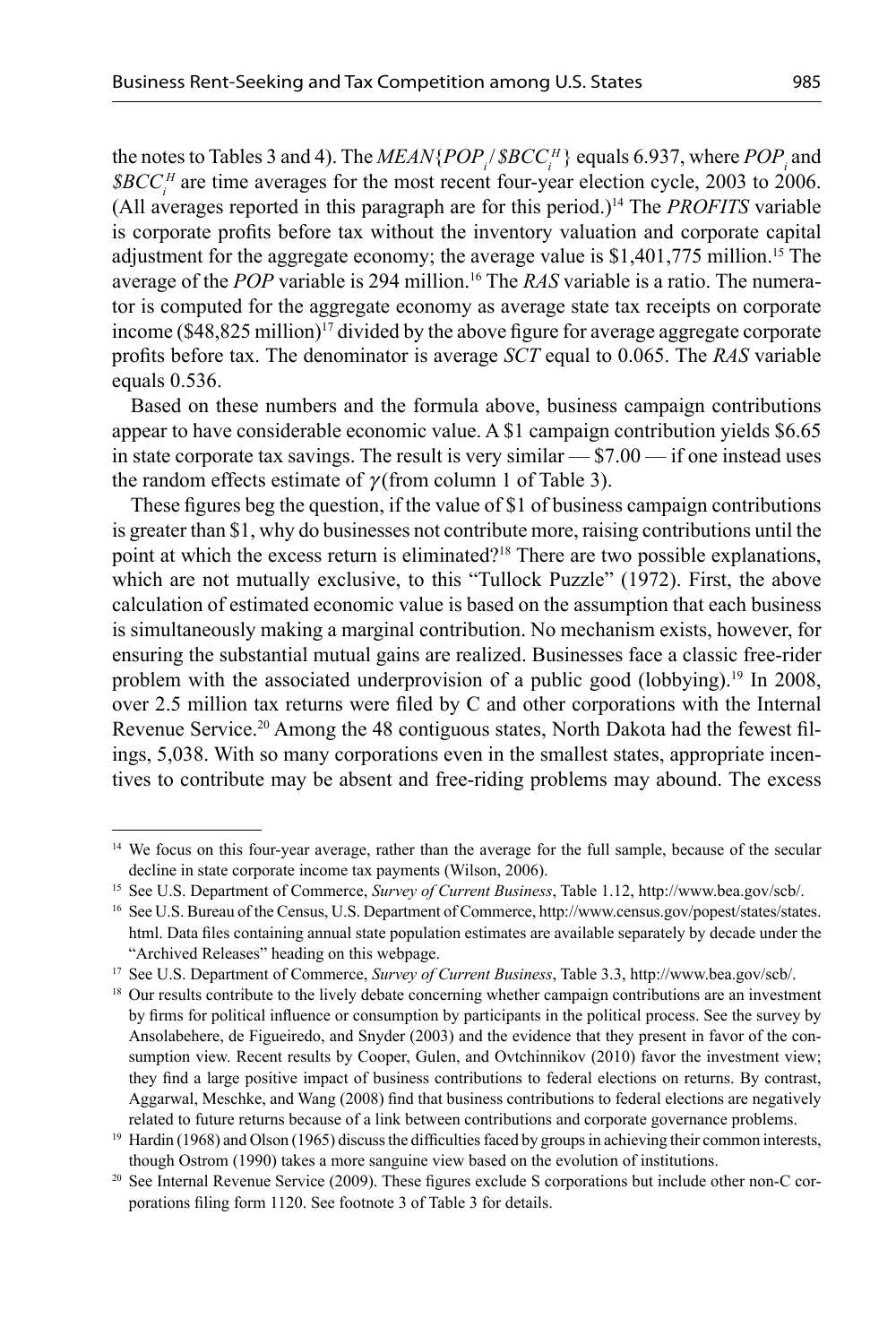return to business contributions may reflect coordination failure among businesses, not unexploited profi t opportunities. Second, campaign contribution limits may effectively constrain businesses from increasing campaign contributions to the point where their value equals their cost.

## **VI. SUMMARY AND CONCLUSIONS**

This paper has explored the role played by business campaign contributions in determining state tax policy in a world of mobile capital. We expand the standard model of tax competition to allow for the influence of business contributions on the corporate income tax rate, the investment tax credit rate, the capital apportionment weight, and the average corporate tax rate. Our empirical model explains each of these tax policies as functions of tax policies in competitive states (reflecting the usual role of tax competition) and business contributions, as well as control variables for the economic and political environment, state effects, and time fixed effects.

Based on a panel of U.S. states and unique data on business campaign contributions, our empirical work uncovers four key results. First, we document a significant direct effect of business contributions on tax policy. For example, in our preferred regressions in Table 3, we find that the coefficients on our business campaign contributions variables are negative and statistically significant at conventional levels (or nearly so in one case) for the statutory corporate income tax and capital apportionment weight. Second, these estimates imply that the economic value of a \$1 business campaign contribution in terms of lower state corporate taxes is approximately \$6.65. This large gap between the benefits and costs of campaign contributions suggests that businesses have much to gain from coordinated contributions and/or that campaign contribution limits have been effective in limiting contributions. Third, the slope of the reaction function between tax policy in a given state and the tax policies of its competitive states is negative, and this slope is robust to including business campaign contributions in the econometric equation. This negative slope reflects a reaction to an inflow of capital (due to an increase in capital taxes in neighboring jurisdictions) that creates an opportunity for residents to maintain the current level of public services at a lower tax rate; a negative income elasticity for public goods compels residents to act on this opportunity. Fourth, we highlight the sensitivity of the empirical results to state effects. For example, when state effects are removed, the panel data model implies the perverse result that business campaign contributions raise the statutory corporate income tax rate (column 3 of Table 4).

These provocative results call for further research aimed at understanding the determinants of business campaign contributions and the "Tullock Puzzle," the persistence of a large gap between benefits and costs. What constraints prevent businesses from making additional contributions and exploiting these huge benefits? Are campaign contribution limits effective in constraining business campaign contributions? We intend to examine these and related issues in future research.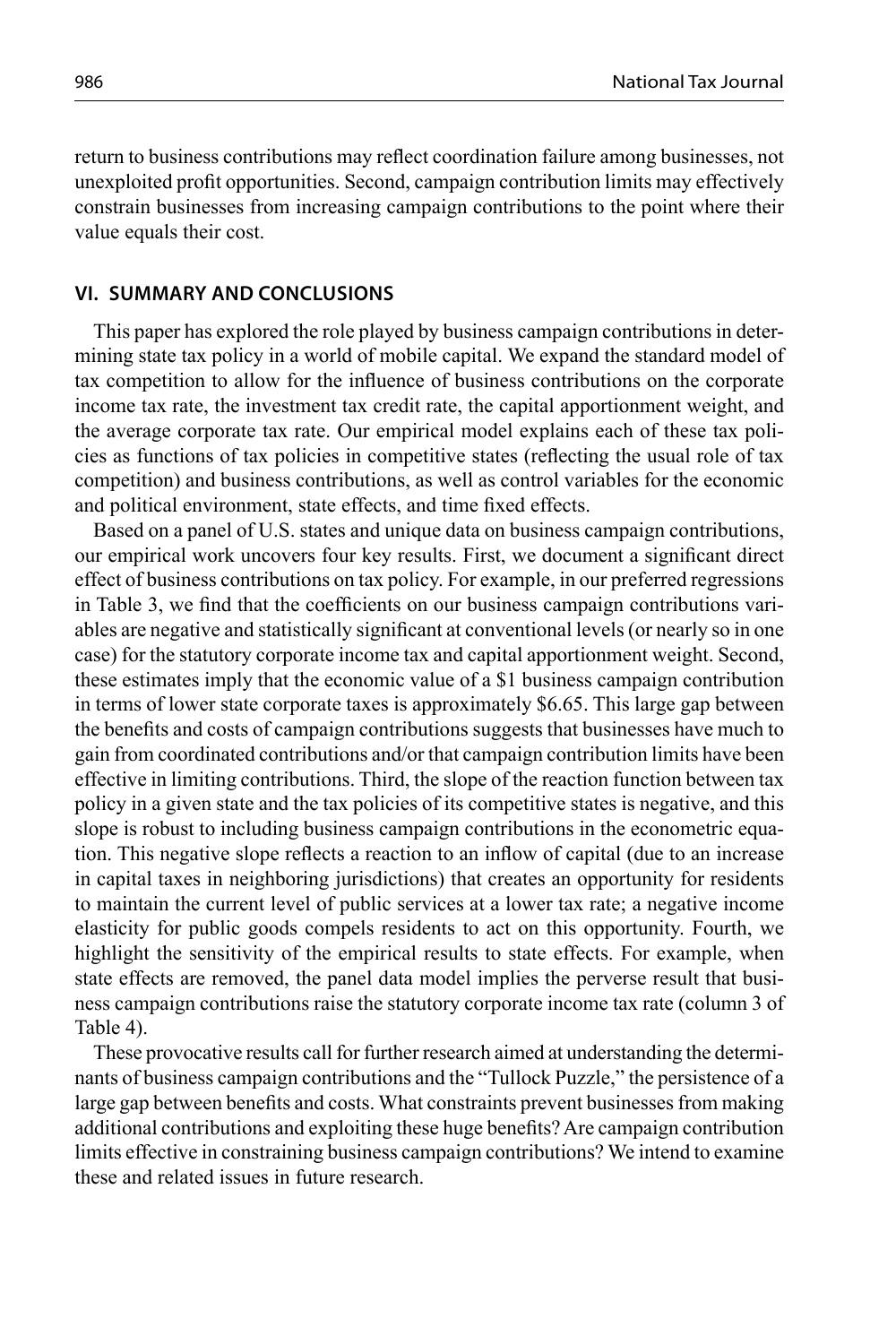## **ACKNOWLEDGEMENTS**

We would like to acknowledge the excellent research assistance provided by Charles Notzon, the extensive assistance with the business contributions data from Ed Bender, and the comments and suggestions from conference participants at The University of Tennessee, Knoxville conference, *Mobility And Tax Policy: Do Yesterday's Taxes Fit Tomorrow's Economy?,* the 2008 National Tax Association Annual Meeting, the 2009 Western Regional Science Association Meeting, the 2009 Midwest Political Science Association Meeting, The Institut D'Economie Publique conference, *8th Edition of the Journées d'Économie Publique Louis-André Gérard-Varet*, and the Institut d'Economia de Barcelona conference, *III Workshop on Fiscal Federalism, Financing Sub-Central Government.* Helpful comments have been received from our discussants — Refik Aytimur, Tim Bartik, Tami Gurley-Calvez, Mary Edwards, Katrina Kosec, Albert Solé, and Stanley Winer, as well as from Dhammika Dharmapala, Ben Lockwood, and Jon Rork. We also thank the editor (Therese McGuire), an anonymous referee, Tilman Klumpp, Hugo Mialon, Peter Birch Sorensen, and Giovanni Urga for useful comments and suggestions. Financial support from the Federal Reserve Bank of San Francisco and the Faculty Scholarship Research Program at the University of Illinois at Chicago is gratefully acknowledged. All errors and omissions remain the sole responsibility of the authors, and the conclusions do not necessarily reflect the views of the organizations with which we are associated.

## **REFERENCES**

Aggarwal, Rajesh K., Felix Meschke, and Tracy Wang, 2008. "Corporate Political Contributions: Investment or Agency?" Working Paper. University of Minnesota, Minneapolis, Minnesota.

Ansolabehere, Stephen, John M. de Figueiredo, and James M. Snyder, Jr., 2003. "Why Is There So Little Money in U.S. Politics?" *Journal of Economic Perspectives* 17 (1), 105–130.

Brueckner, Jan K., 2003. "Strategic Interaction Among Governments: An Overview of Empirical Studies." *International Regional Science Review* 26 (2), 175–188.

Brueckner, Jan K., and Luz A. Saavedra, 2001. "Do Local Governments Engage In Strategic Property-Tax Competition?" *National Tax Journal* 54 (2), 203–230.

Case, Anne C., James R. Hines, Jr., and Harvey S. Rosen, 1993. "Budget Spillovers and Fiscal Policy Interdependence: Evidence From the States." *Journal of Public Economics* 52 (3), 285–307.

Chirinko, Robert S., and Daniel J. Wilson, 2008. "State Investment Tax Incentives: A Zero-Sum Game?" *Journal of Public Economics* 92 (12), 2362–2384.

Chirinko, Robert S., and Daniel J. Wilson, 2009a. "Can Lower Tax Rates Be Bought? Business Rent-Seeking and Tax Competition Among U.S. States." Working Paper No. 2009-29. Federal Reserve Bank of San Francisco, San Francisco, CA.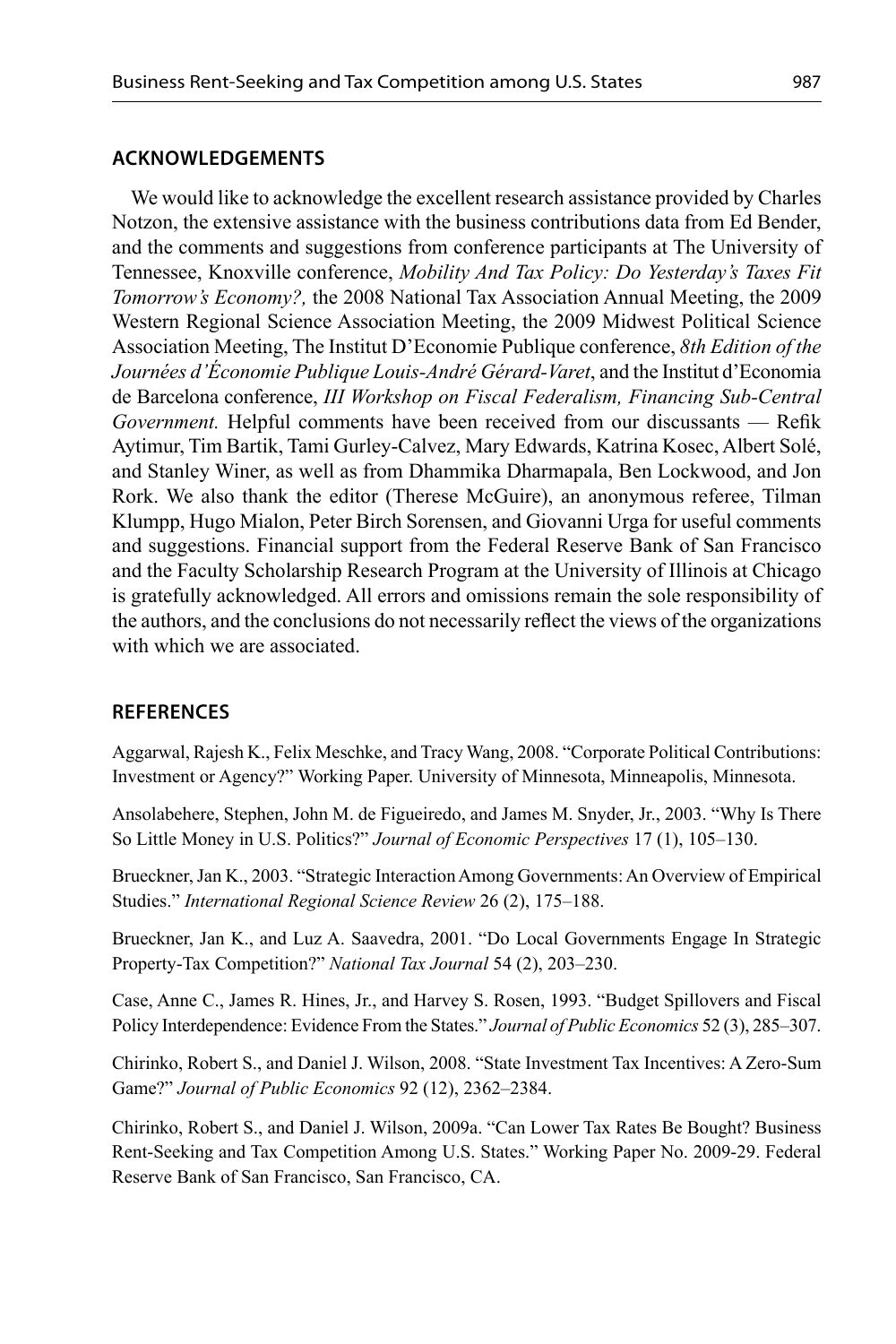Chirinko, Robert S., and Daniel J. Wilson, 2009b. "Tax Competition among U.S. States: Racing to the Bottom or Riding on a Seesaw?" Working Paper No. 2008-03. Federal Reserve Bank of San Francisco, San Francisco, CA.

Cooper, Michael J., Huseyin Gulen, and Alexei V. Ovtchinnikov, 2010. "Corporate Political Contributions and Stock Returns." *The Journal of Finance* 65 (2), 687–724.

Devereux, Michael P., Ben Lockwood, and Michela Redoano, 2008. "Do Countries Compete Over Corporate Tax Rates?" *Journal of Public Economics* 92 (5–6), 1210–1235.

Donald, Stephen G., and Whitney K. Newey, 2001. "Choosing the Number of Instruments." *Econometrica* 69 (5), 1161–1191.

Edmiston, Kelly D., 1998. "Formula-Apportioned Corporate Income Taxes and Regional Economic Development." Ph.D. Dissertation. University of Tennessee, Knoxville, Tennessee.

Edwards, Jeremy, and Michael Keen, 1996. "Tax Competition and Leviathan." *European Economic Review* 40 (1), 113–134.

Grossman, Gene M., and Elhanan Helpman, 1994. "Protection for Sale." *American Economic Review* 84 (4), 833–850.

Hansen, Lars Peter, 1982. "Large Sample Properties of Generalized Method of Moments Estimators." *Econometrica* 50 (4), 1029–1054.

Hardin, Garrett, 1968. "Tragedy of the Commons." *Science* 162 (3859), 1243–1248.

Internal Revenue Service, 2009. *Internal Revenue Service Data Book 2008*. U.S. Department of the Treasury, Washington, DC.

Olson, Mancur, 1965. *The Logic of Collective Action: Public Goods and the Theory of Groups*. Harvard University Press, Cambridge, MA.

Omer, Thomas C., and Marjorie K. Shelley, 2004. "Competitive, Political, and Economic Factors Influencing State Tax Policy Changes." *Journal of American Tax Association* 26 (Supplement), 103–126.

Ostrom, Elinor, 1990. *Governing the Commons: The Evolution of Institutions for Collective Action*. Cambridge University Press, Cambridge, UK.

Stock, James H., Jonathan H. Wright, and Motohiro Yogo, 2002. "A Survey of Weak Instruments and Weak Identification in Generalized Method of Moments." *Journal of Business and Economic Statistics* 20 (4), 518–529.

Stock, James H., and Motohiro Yogo, 2005. "Testing for Weak Instruments in Linear IV Regression." In Andrews, Donald W.K., and James H. Stock (eds.), *Identification and Inference for Econometric Models: Essays in Honor of Thomas Rothenberg*, 80–108*.* Cambridge University Press, Cambridge, UK.

Tullock, Gordon, 1972. "The Purchase of Politicians." *Western Economic Journal* 10 (3), 354– 355.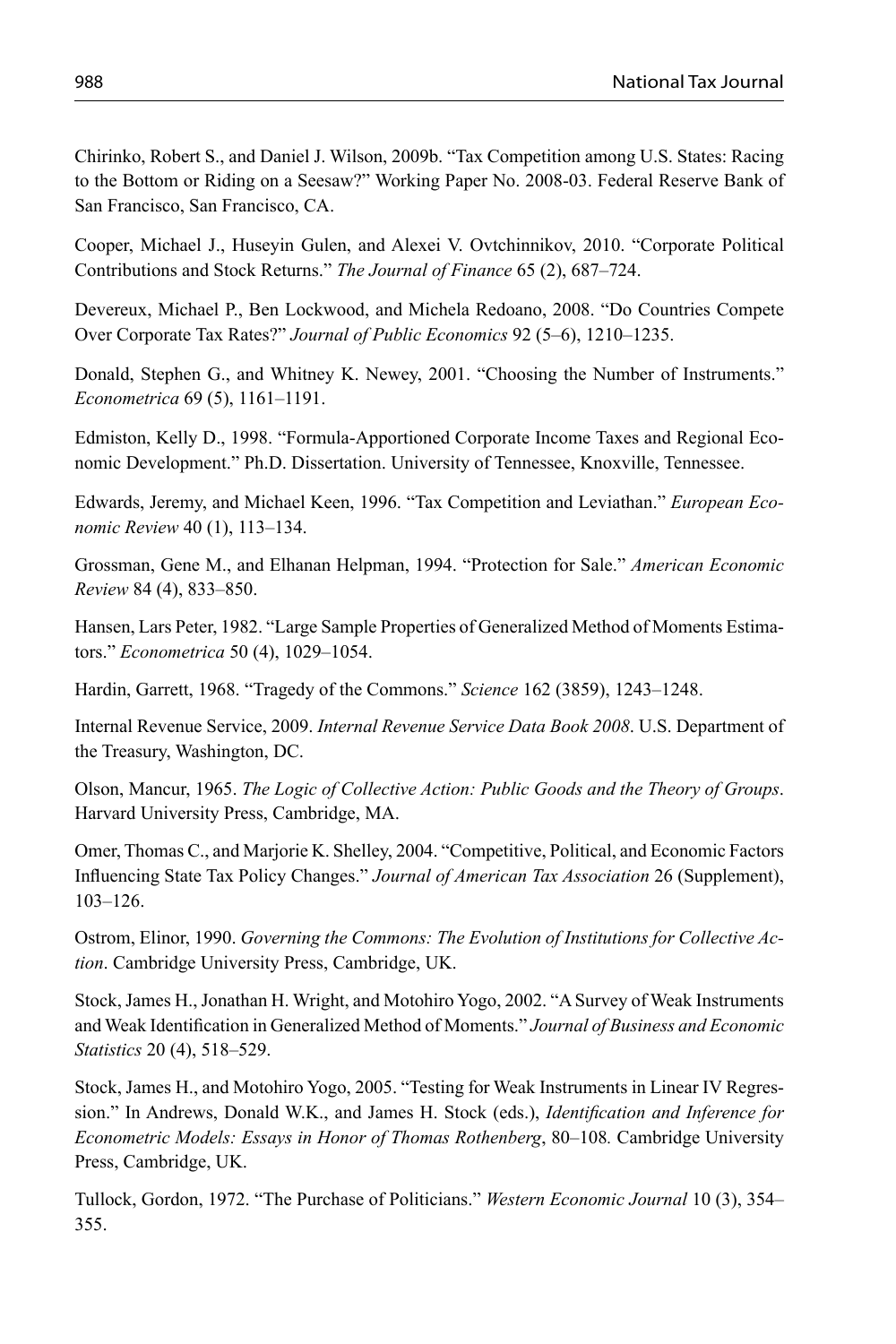White, Halbert, 1980. "A Heteroskedasticity-Consistent Covariance Matrix Estimator and a Direct Test for Heteroskedasticity." *Econometrica* 48 (4), 817–838.

White, Halbert, 1982. "Instrumental Variables Regression with Independent Observations." *Econometrica* 50 (2), 483–499.

Wilson, Daniel J., 2006. "The Mystery of Falling State Corporate Income Taxes." FRBSF Economic Letter 2006–35. Federal Reserve Bank of San Francisco, San Francisco, CA.

## **APPENDIX A: DOCUMENTATION FOR DATA ON BUSINESS CAMPAIGN CONTRIBUTIONS AND CAMPAIGN CONTRIBUTION LIMITS**

## **A1. Business Campaign Contributions**

With financial support from the Federal Reserve Bank of San Francisco, we purchased data on state campaign contributions from the National Institute of Money in State Politics (NIMSP). The NIMSP collects data on contributions from individuals and organizations to individual candidates for state government office. The following statement is from the NIMSP website (www. followthemoney.org) and describes the sources of their data:

The Institute receives its data in either electronic or paper files from the state disclosure agencies with which candidates must file their campaign finance reports. The Institute collects the information for all state-level candidates in the primary and general elections and then puts it into a database.

Staff members verify that all candidates are represented and that their political party affi liations and win/loss statuses are correct. Researchers then standardize the contributor names and assign political donors an economic interest code, based either on the occupation and employer information contained in the disclosure reports or on information found through a variety of research resources. These codes are closely modeled on designations used by the federal government for classifying industry groups.

While identifying and coding major labor and industry contributions is relatively straightforward, doing so for individual contributors can be more difficult. In many cases, the state requires that contributors provide the campaigns with their occupation and/or employer. When that information is available, the Institute uses it to assign a category code for individual contributors. When that information is not required or candidates do not provide it, the staff uses standard research tools to determine an economic or political identity. Phone directories provided on CD or through the Internet often include a Standard Industrial Classification for an individual contributor, particularly those who own their own business or are in an easily identifiable profession such as attorney, doctor, insurance salesman, or real estate agent. Professional directories provide additional information, as does Polk's Reverse Directories.

Contributors for whom researchers cannot determine an economic interest from the information available receive a code indicating their interest is Unknown.

The NIMSP provided us with the "Summary File" for each state and invaluable explanations of details about their data. A state's Summary File contains dollar values of contributions to in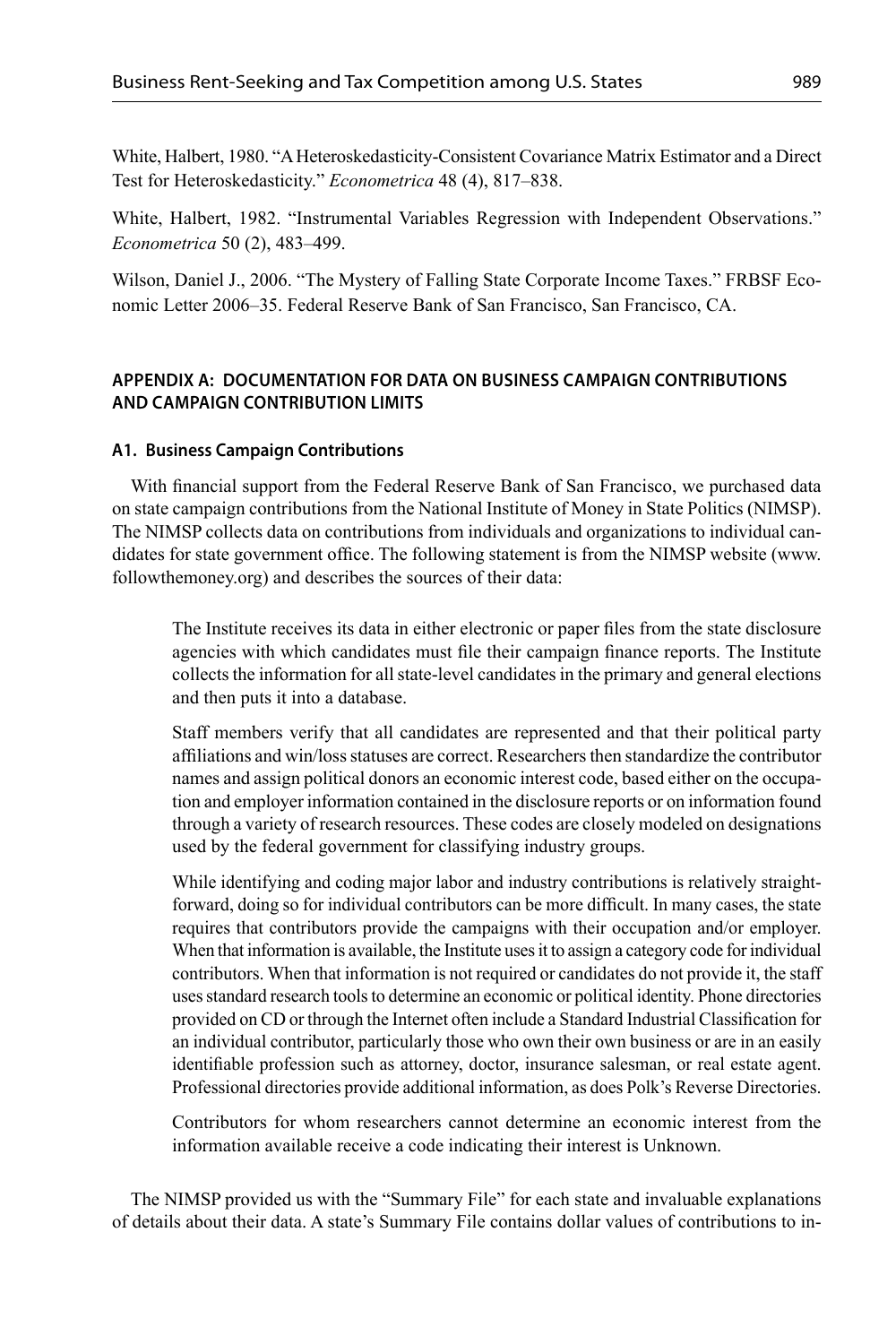dividual candidates, by year, aggregated across all contributors within a "sector." These sectors include industries as well as labor organizations, "ideologies," political parties, etc. We define the "business" supersector as the sum of the following nine sectors: agriculture; construction; communications and electronics; defense; energy and natural resources; finance, insurance, and real estate; general business; transportation; and health.<sup>21</sup>

We first aggregate contributions across these nine sectors to obtain business contributions by candidate, year, and state. Similarly, we aggregate contributions over the remaining sectors to obtain non-business contributions.

The Summary Files also provide detailed information on the candidate receiving the donations — in particular, their "office" (e.g., governor, lieutenant governor, house or assembly, senate, supreme court, attorney general, comptroller, treasurer, public utility commission, secretary of state, etc.) and "status." Status indicates the outcome of the candidate's candidacy as of the end of the year. Candidacies in the data can have one of the following nine statuses: general election (GE) win, GE loss, primary election loss, withdrawal, disqualification, death, unknown, still pending (as of end of year), and "did not run" (meaning the candidate received contributions in that year but was not running for office that year).

We then aggregate business contributions across candidates, by year and state, for each status and for four categories of "office": gubernatorial (includes both governor and lieutenant governor because in some states these candidates are listed on a joint ticket and so it is not possible for NIMSP to separate contributions between the gubernatorial candidate and lieutenant governor candidate), house (variously called by states, "house of assembly," "house of delegates," and "house of representatives"), senate, and other statewide office. In Nebraska, which has a unicameral state legislature, legislative candidates' offices are coded as "senate."

The resulting panel data set has state-year observations on 36 business campaign contributions variables: contributions to candidates for each of the four offices above and for each of the nine statuses above.

From these 36 business campaign contribution variables, we construct the following variables for possible use in our analysis:

#### Explanatory Variables

| $\mathcal{S}BCC^H$    | business contributions-house                         |
|-----------------------|------------------------------------------------------|
| \$BCC <sup>s</sup>    | business contributions-senate                        |
| $\mathcal{S}BCC^G$    | business contributions-governor/lieutenant governor  |
| $$BCC$ <sup>HSG</sup> | business contributions-house $+$ senate $+$ governor |
|                       |                                                      |

## Possible Instrumental Variables

| $SNRC^W$          | non-business contributions-house-GE winners               |
|-------------------|-----------------------------------------------------------|
| SNBC <sup>L</sup> | non-business contributions-house-GE losers                |
| $\mathcal{S}NBC$  | non-business contributions-house-GE winners $+$ GE losers |

 $21$  The above description by the NIMSP of their extensive efforts to assign contributions from individuals to a particular economic sector may lead one to think that contributions from individuals, as opposed to organizations, are the bulk of business contributions. They are not. According to the breakdown of contributions by individuals vs. organizations provided on the NIMSP website, individuals make up around a third to a half of business contributions (depending on the state and year).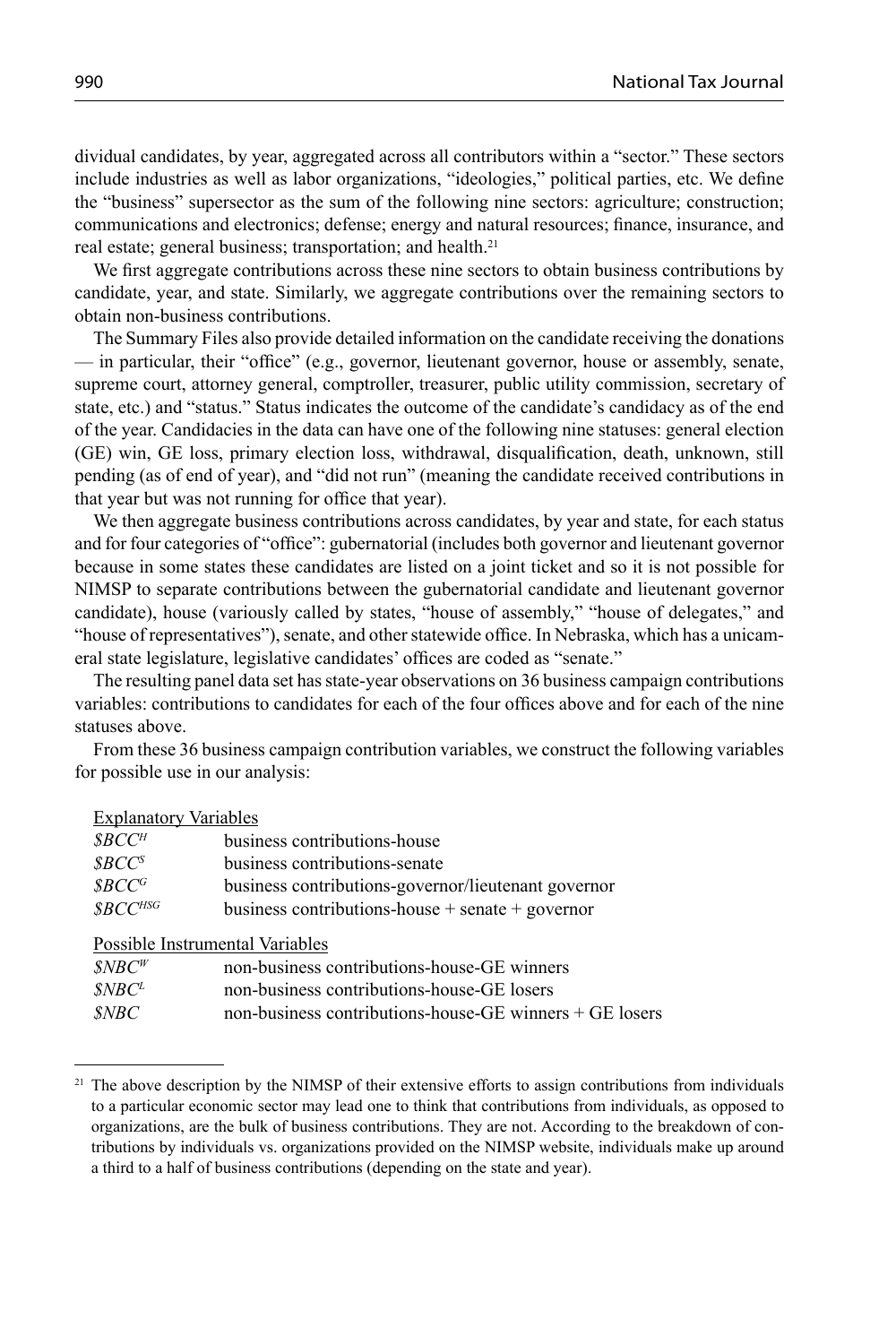The sample period covered by this data set is 1990–2006, though there are fewer states with data prior to the 1997–1998 electoral cycle. The following table shows the number of states in each two-year electoral cycle with reported business contributions:

| Table A1                                                               |                  |  |  |  |
|------------------------------------------------------------------------|------------------|--|--|--|
| Number of States with Reported Business<br>Contributions in NIMSP Data |                  |  |  |  |
| <b>Electoral Cycle</b>                                                 | Number of States |  |  |  |
| 1989 – 1990                                                            | 12               |  |  |  |
| $1991 - 1992$                                                          | 12               |  |  |  |
| 1993 – 1994                                                            | 19               |  |  |  |
| $1995 - 1996$                                                          | 33               |  |  |  |
| 1997 - 1998                                                            | 41               |  |  |  |
| $1999 - 2000$                                                          | 47               |  |  |  |
| $2001 - 2002$                                                          | 48               |  |  |  |
| $2003 - 2004$                                                          | 48               |  |  |  |
| $2005 - 2006$                                                          | 48               |  |  |  |

As indicated by the table above, contributions data in the NIMSP data set are not reported for all states in all years.

States can be categorized into four groups to describe their data availability:

- 1. Most (40 of 48) states have only even-year data on business contributions. These states have biennial electoral cycles that end in even-years and report contributions over the entire two-year period in that single even-year.
- 2. Two states New Jersey and Virginia have only odd-year contributions data; they have biennial electoral cycles ending in odd-years and report contributions over the entire two-year period in that single odd-year.
- 3. Five states Kentucky, Louisiana, Mississippi, Pennsylvania, and Wisconsin have biennial, even-year elections but report contributions that take place in either election years or non-election (odd) years. For these states, off-election-year contributions generally are for statewide offices other than governor, house, or senate (so governor, house, or senate contributions generally are just for even years, like the 40 states in the first group above).
- 4. California has a biennial, even-year cycle like group 1 above but has contributions reported for 2003 in connection with the special gubernatorial recall election in that year.

Since most states only report contributions at a two-year, electoral-cycle frequency, it is not known how contributions are divided among the two years within a cycle. If non-election-year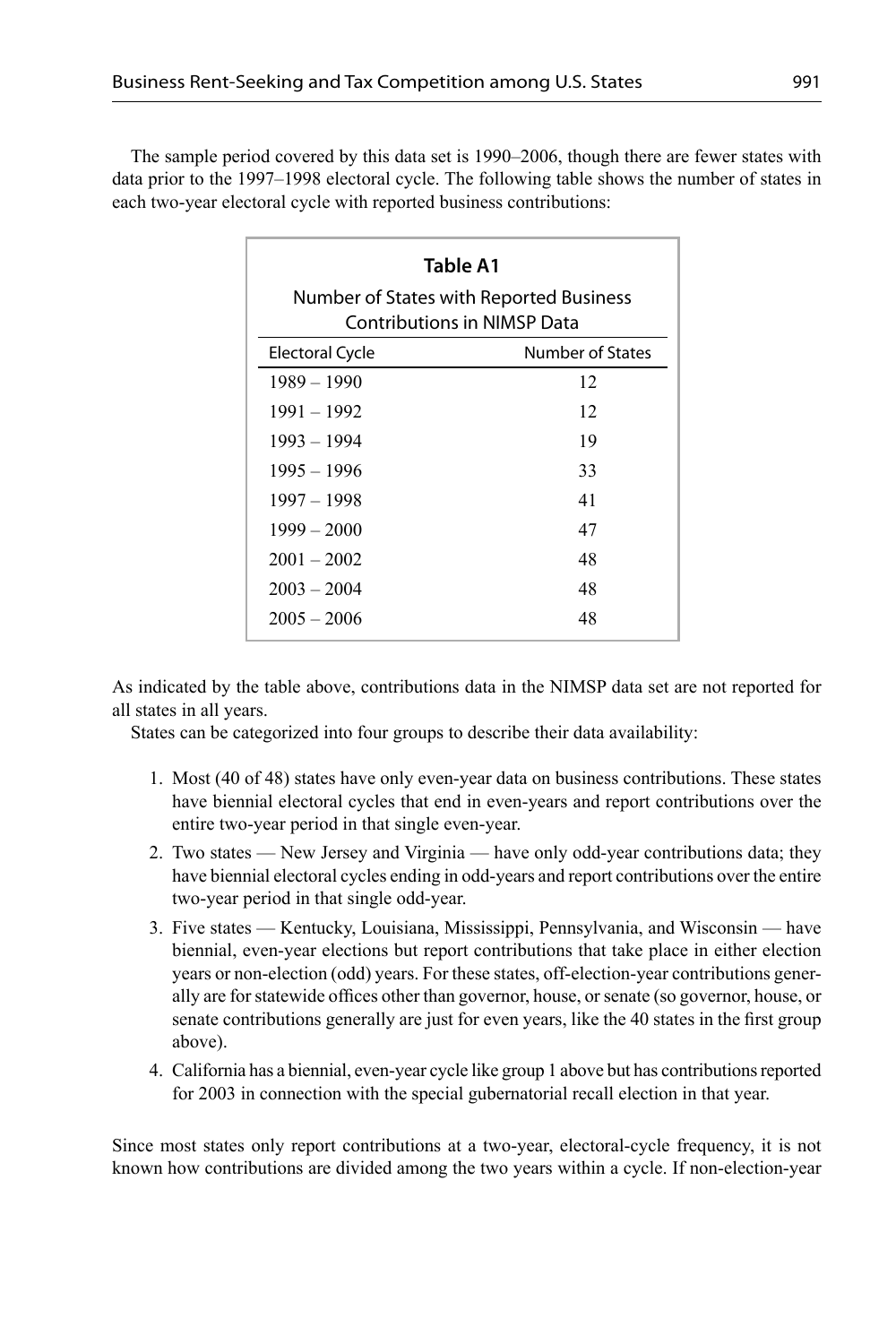contributions are generally close to zero, then the appropriate way to handle the data is to assign all of the contributions for the cycle to the election year and assume unreported contributions are zero in non-election years. In this case, the data set constructed at an annual frequency is appropriate for the purposes of our regression analysis.

#### **A2. Campaign Contributions Limits**

There are at least six different kinds of campaign contribution limits (*CCLs*): (1) on corporate contributions, (2) on individual contributions, (3) on candidates' own and family contributions, (4) on political action committee (PAC) contributions, (5) on labor union contributions, and (6) on contributions by political parties.

The basic principle we use for constructing a uniform panel of data for these six types of *CCLs* is as follows: "What is the maximum amount that a contributor (individual, corporation, candidate, PAC, union, or party) could make to a single candidate in this state in this electoral cycle?" There are two main categories of *CCLs*: *CCLs* that set a maximum contribution limit from a single contributor to a specific candidate (the easiest case to record in our dataset), and *CCLs* that cap aggregate contributions from a single contributor to all candidates seeking a particular office, such as governor or state senate. In the latter case, we assume that the contributor would use their entire allowable donation (if binding) for one candidate, to maximize impact. Contribution maximums in the dataset specify the most a contributor can contribute in a particular election cycle, which includes both the primary and general elections. In states where the limit applies on a calendar-year basis, we multiply it by two to be (roughly) equivalent to a primary/general cycle.

Nebraska is a special case, where candidates are limited in the total amount they can receive in corporate donations. The assumption used to enter this information in our dataset is that one donor can give an amount equal to this maximum (e.g., \$825,000 for governor).

There have been a number of court cases on whether particular campaign finance limits are unconstitutional, which is a primarily reason for the large amount of within-state variation in *CCLs* over time. Some states (e.g., Colorado) abandoned all limits for two years, then rolled out new ones that presumably passed Constitutional muster. This is one reason to think *CCLs* are exogenous with respect to a state's tax policy.

In a handful of states, the maximum contribution limit is higher if the candidate agrees to spending limits (New Hampshire) or is qualified to receive public funding (Rhode Island). In these cases, we assume that these higher limits apply.

Our data sources for *CCLs* are as follows: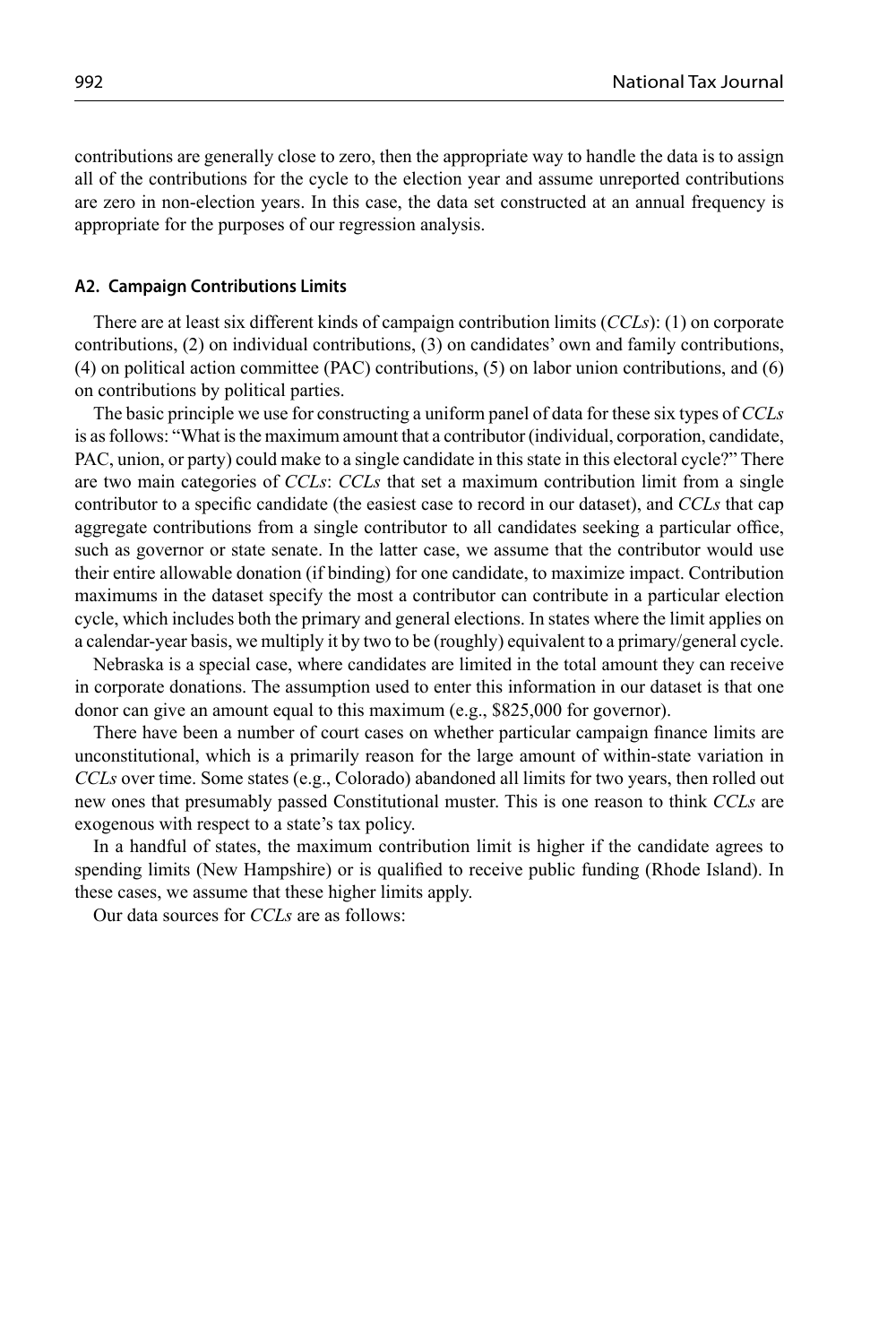|                        | Table A2                                                                                                                                                                                                                                                                                                                                                         |
|------------------------|------------------------------------------------------------------------------------------------------------------------------------------------------------------------------------------------------------------------------------------------------------------------------------------------------------------------------------------------------------------|
|                        | <b>Electoral Cycle Sources</b>                                                                                                                                                                                                                                                                                                                                   |
| <b>Electoral Cycle</b> | Source                                                                                                                                                                                                                                                                                                                                                           |
| 1995-1996              | The Council of State Governments, Various Issues. The Book of the<br>States. The Council of State Governments, Lexington, Kentucky.                                                                                                                                                                                                                              |
| 1997-1998              | Feigenbaum, Edward D., and James A. Palmer, 1998. Campaign<br>Finance Law 98: A Summary of State Campaign Finance Laws With<br>Quick Reference Charts. Federal Election Commission,<br>http://www.fec.gov/pubrec/cfl/cfl98/cflaw98.html                                                                                                                          |
| 1999-2000              | Feigenbaum, Edward D., and James A. Palmer, 2000. Campaign<br>Finance Law 2000: A Summary of State Campaign Finance Laws With<br>Quick Reference Charts. Federal Election Commission,<br>http://www.fec.gov/pubrec/cfl/cfl00/cfl00.htm                                                                                                                           |
| 2001-2002              | Feigenbaum, Edward D., and James A. Palmer, 2002. Campaign<br>Finance Law 2002: A Summary of State Campaign Finance Laws With<br>Quick Reference Charts. Federal Election Commission,<br>http://www.fec.gov/pubrec/cfl/cfl02/cfl02.shtml                                                                                                                         |
| $2003 - 2004$          | National Conference of State Legislatures (NCSL), historical tables                                                                                                                                                                                                                                                                                              |
| 2005-2006              | "Individual to Candidate Contributions," "Corporate to Candidate"<br>Contributions." National Conference of State Legislatures, archived,<br>http://web.archive.org/web/*/http://www.ncsl.org. For example, 2004<br>limits are found at the 2005 NCSL web page:<br>http://web.archive.org/web/20051113033231/www.ncsl.org/programs/<br>legman/about/CorpCand.htm |